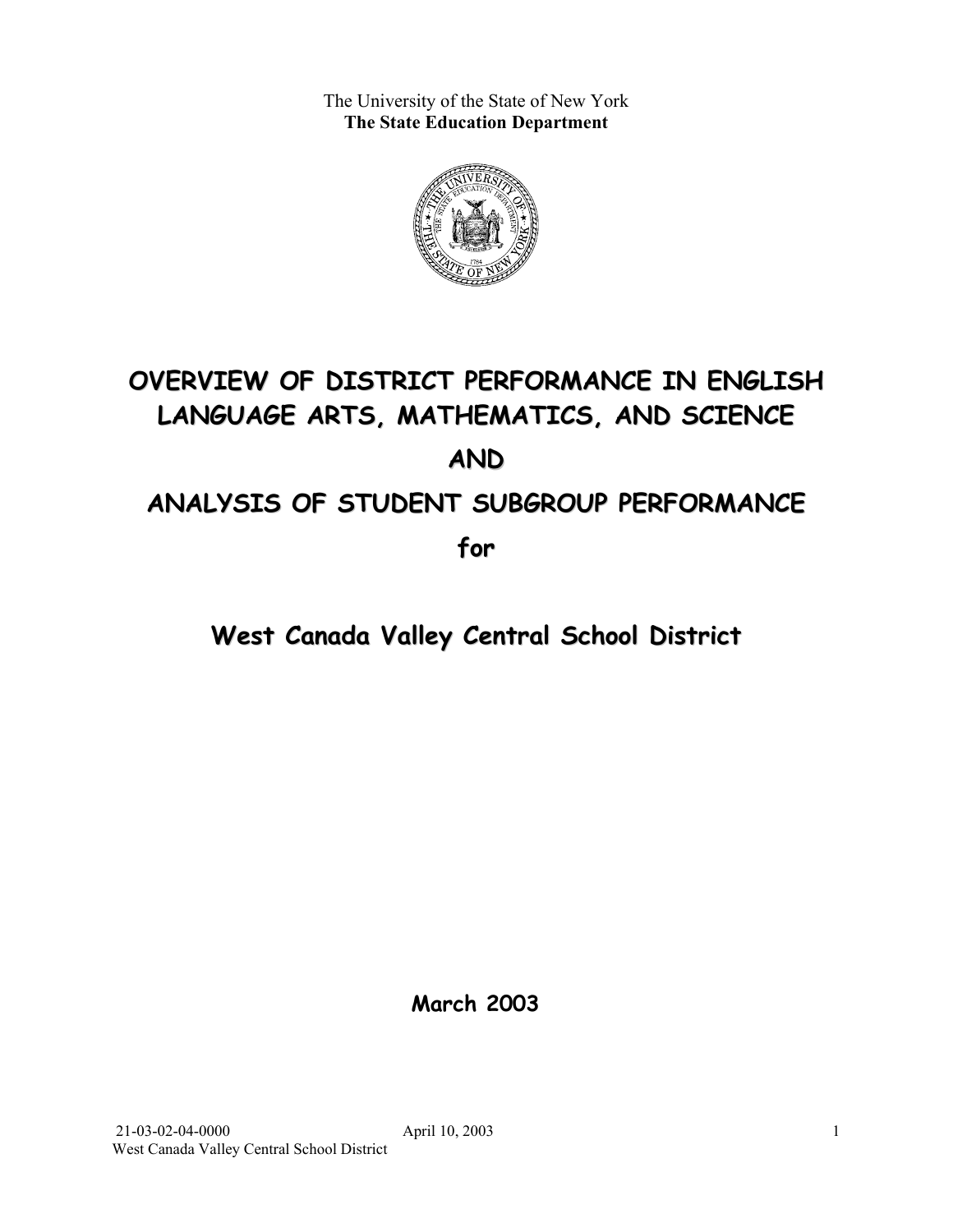#### **THE UNIVERSITY OF THE STATE OF NEW YORK**

#### **Regents of The University**

| Tonawanda      |
|----------------|
| Hollis         |
| Staten Island  |
| New Rochelle   |
| Peru           |
| Huntington     |
| North Syracuse |
| New York       |
| Belle Harbor   |
| Buffalo        |
| Hartsdale      |
| Albany         |
| Bronx          |
| New York       |
| Binghamton     |
| Rochester      |

#### **President of The University and Commissioner of Education**

RICHARD P. MILLS

#### **Chief Operating Officer**

RICHARD H. CATE

**Deputy Commissioner for Elementary, Middle, Secondary and Continuing Education**  JAMES A. KADAMUS

#### **Coordinator, School Operations and Management Services**  CHARLES SZUBERLA

#### **Coordinator, Information and Reporting Services**

MARTHA P. MUSSER

The State Education Department does not discriminate on the basis of age, color, religion, creed, disability, marital status, veteran status, national origin, race, gender, genetic predisposition or carrier status, or sexual orientation in its educational programs, services and activities. Portions of this publication can be made available in a variety of formats, including braille, large print or audio tape, upon request. Inquiries concerning this policy of nondiscrimination should be directed to the Department's Office for Diversity, Ethics, and Access, Room 530, Education Building, Albany, NY 12234. **Requests for additional copies of this publication may be made by contacting the Publications Sales Desk, Room 309, Education Building, Albany, NY 12234.** 

Please address all correspondence about this report that is not related to data corrections to:

*School Report Card Coordinator Information and Reporting Services Team New York State Education Department Room 863 EBA 89 Washington Avenue Albany, NY 12234*  E-mail: *RPTCARD@mail.nysed.gov*

 21-03-02-04-0000 April 10, 2003 West Canada Valley Central School District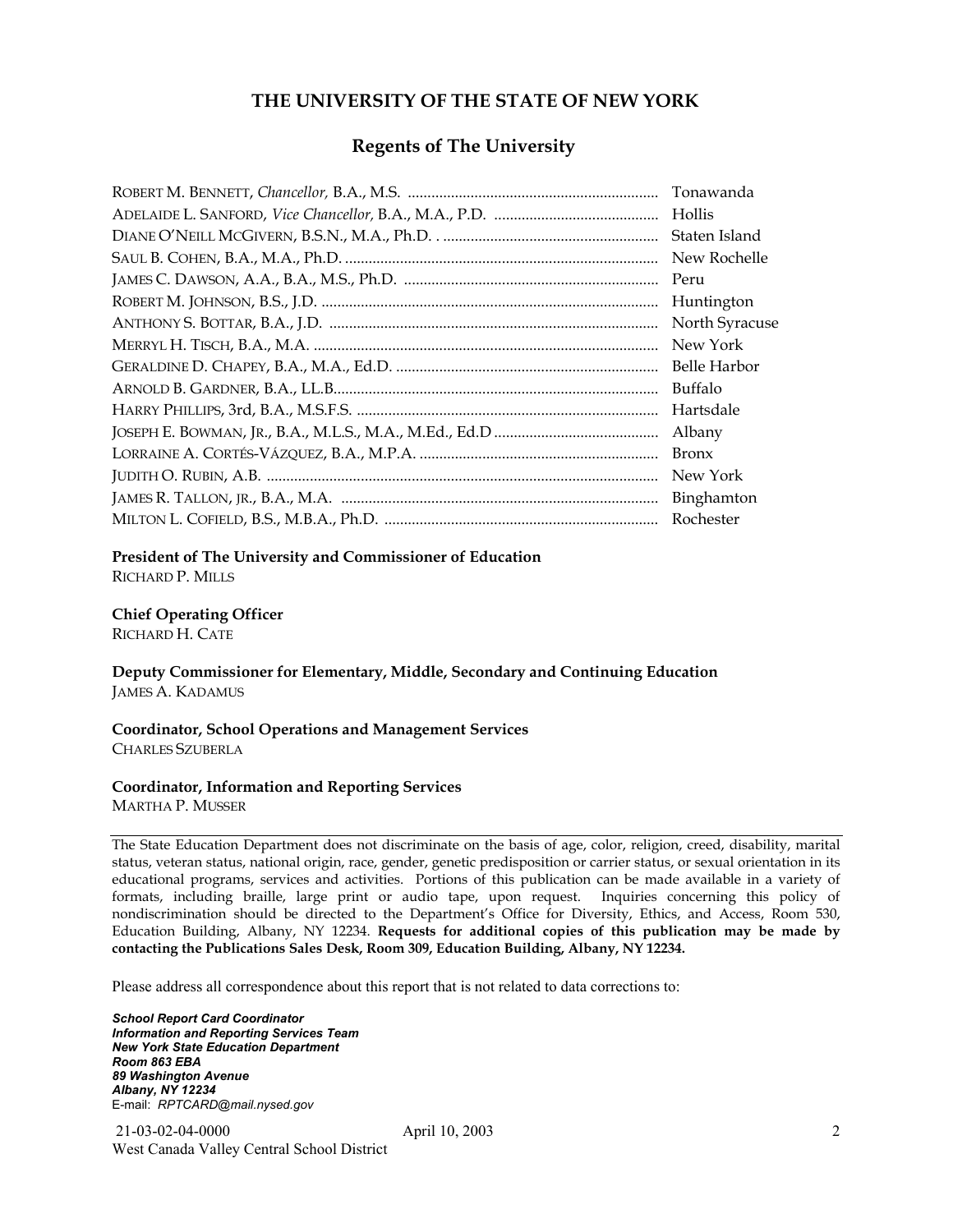The *New York State District Report Card* is an important part of the Board of Regents effort to raise learning standards for all students. It provides information to the public on student performance and other measures of district performance. Knowledge gained from the district report card on a district's strengths and weaknesses can be used to improve instruction and services to students.

The *New York State District Report Card* consists of three parts: the *Overview of District Performance in English Language Arts, Mathematics, and Science and Analysis of Student Subgroup Performance,* the *Comprehensive Information Report,* and the *District Accountability Report*. The *Overview and Analysis* presents performance data on measures required by the federal No Child Left Behind Act: English, mathematics, science, and graduation rate. Performance data on other State assessments can be found in the *Comprehensive Information Report*. The *District Accountability Report* provides information as to whether a district is making adequate progress toward enabling all students to achieve proficiency in English and mathematics.

State assessments are designed to help ensure that all students reach high learning standards. They show whether students are getting the foundation knowledge they need to succeed at the elementary, middle, and commencement levels and beyond. The State requires that students who are not making appropriate progress toward the standards receive academic intervention services.

In the *Overview*, performance on the elementary- and middle-level assessments in English language arts and mathematics and on the middle-level science test is reported in terms of mean scores and the percentage of students scoring at each of the four levels. These levels indicate performance on the standards from seriously deficient to advanced proficiency. Performance on the elementary-level science test is reported in terms of mean scores and the percentage of students making appropriate progress. Regents examination scores are reported in four score ranges. Scores of 65 to 100 are passing; scores of 55 to 64 earn credit toward a local diploma (with the approval of the local board of education). Though each elementary- and middle-level assessment is administered to students in a specific grade, secondary-level assessments are taken by students when they complete the coursework for the core curriculum. Therefore, the performance of students at the secondary level is measured for a student cohort rather than a group of students at a particular grade level. Students are grouped in cohorts according to the year in which they first entered grade 9.

The assessment data in the *Overview and Analysis* are for all tested students in the district, including general-education students and students with disabilities. In the *Overview*, each district's performance is compared with that of all public schools statewide. In the *Analysis*, performance is disaggregated by race/ethnicity, disability status, gender, LEP status, income level, and migrant status.

Explanations of terms referred to or symbols used in this part of the district report card may be found in the glossary on the last page. Further information on the district report card may be found in the guide, *Understanding Your School Report Card 2003*, available at your district or on the Information and Reporting Services Web site at www.emsc.nysed.gov/irts.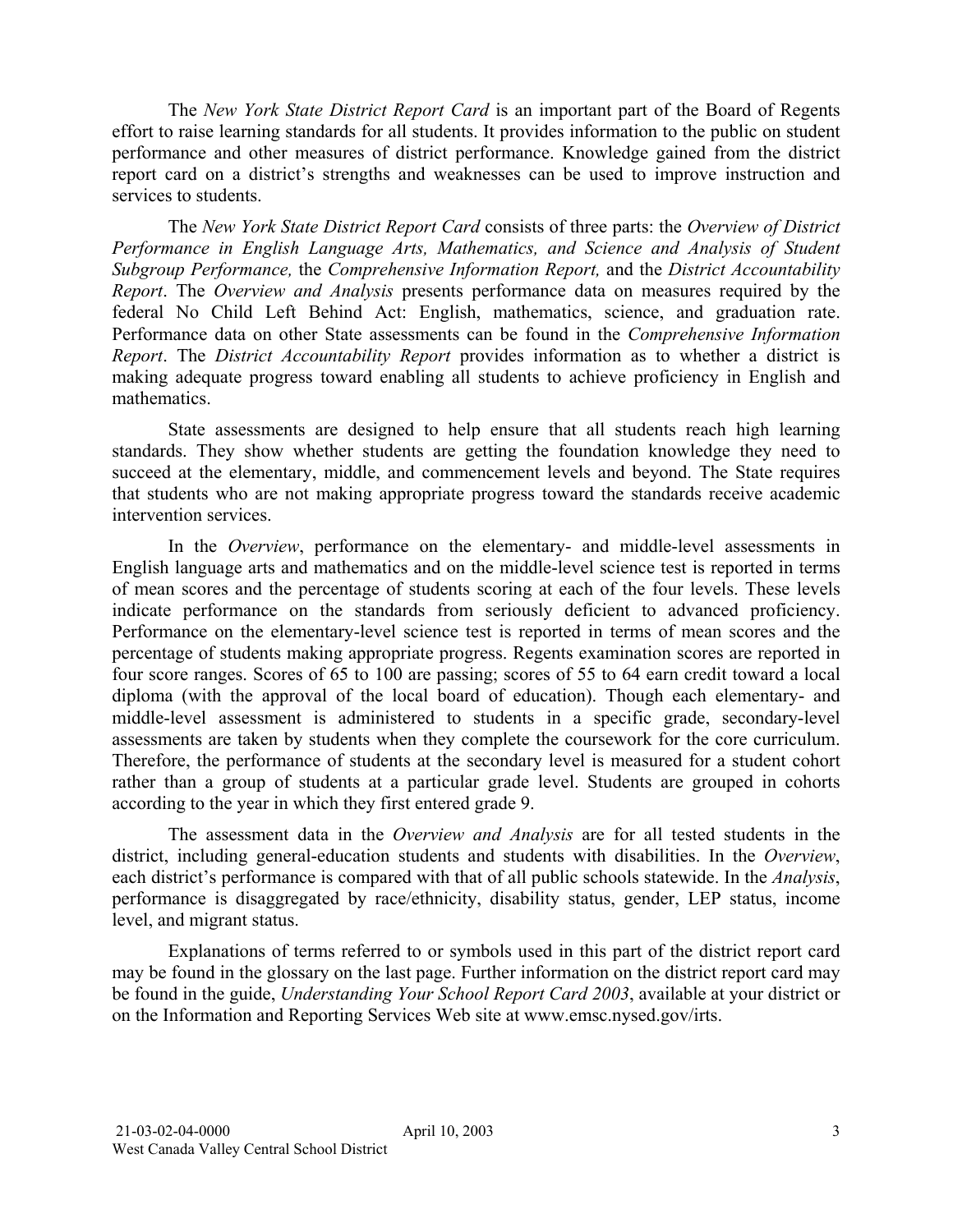# **Overview of District Performance in English Language Arts, Mathematics, and Science**

## **District Profile**

| Superintendent:             | Mark Vivacqua             |                                                  | (315)845-6800<br>Phone:      |  |
|-----------------------------|---------------------------|--------------------------------------------------|------------------------------|--|
| Organization<br>$2001 - 02$ |                           | School District Staff (both full- and part-time) |                              |  |
| Grade Range                 | <b>Student Enrollment</b> | Count of Teachers                                | Count of Other Professionals |  |
| NA.                         | 945                       | 75                                               | 6                            |  |

| 2000-01 School District Total Expenditure per Pupil    | \$9.797  |
|--------------------------------------------------------|----------|
| 2000-01 NYS Public Schools Total Expenditure per Pupil | \$11.871 |

|                             | 1999-2000 |         | 2000-2001 |         | 2001-2002 |         |
|-----------------------------|-----------|---------|-----------|---------|-----------|---------|
| <b>Student Demographics</b> | Count     | Percent | Count     | Percent | Count     | Percent |
| Limited English Proficient  |           | $0.1\%$ |           | $0.0\%$ |           | $0.0\%$ |
| Eligible for Free Lunch     | 225       | 22.4%   | 172       | 17.9%   | 154       | 16.3%   |

### **2001–02 Percentage of Core Classes Taught by Highly Qualified Teachers\***

| <b>Number of Core</b> | <b>Percent Taught</b><br>by Highly |
|-----------------------|------------------------------------|
| <b>Classes</b>        | Qualified<br><b>Teachers</b>       |
| 175                   | 87%                                |

\*For the 2001–02 school year only, teachers of core classes are considered to be highly qualified if they are certified to teach that subject.

#### **2001–02 Percentage of Teachers with No Valid Teaching Certificate\***

| Number of<br><b>Teachers</b> | <b>Percent No</b><br><b>Valid Teaching</b><br><b>Certificate</b> |
|------------------------------|------------------------------------------------------------------|
| 76                           | 4%                                                               |

\*This count includes teachers with temporary licenses who do not have a valid permanent or provisional teaching certificate.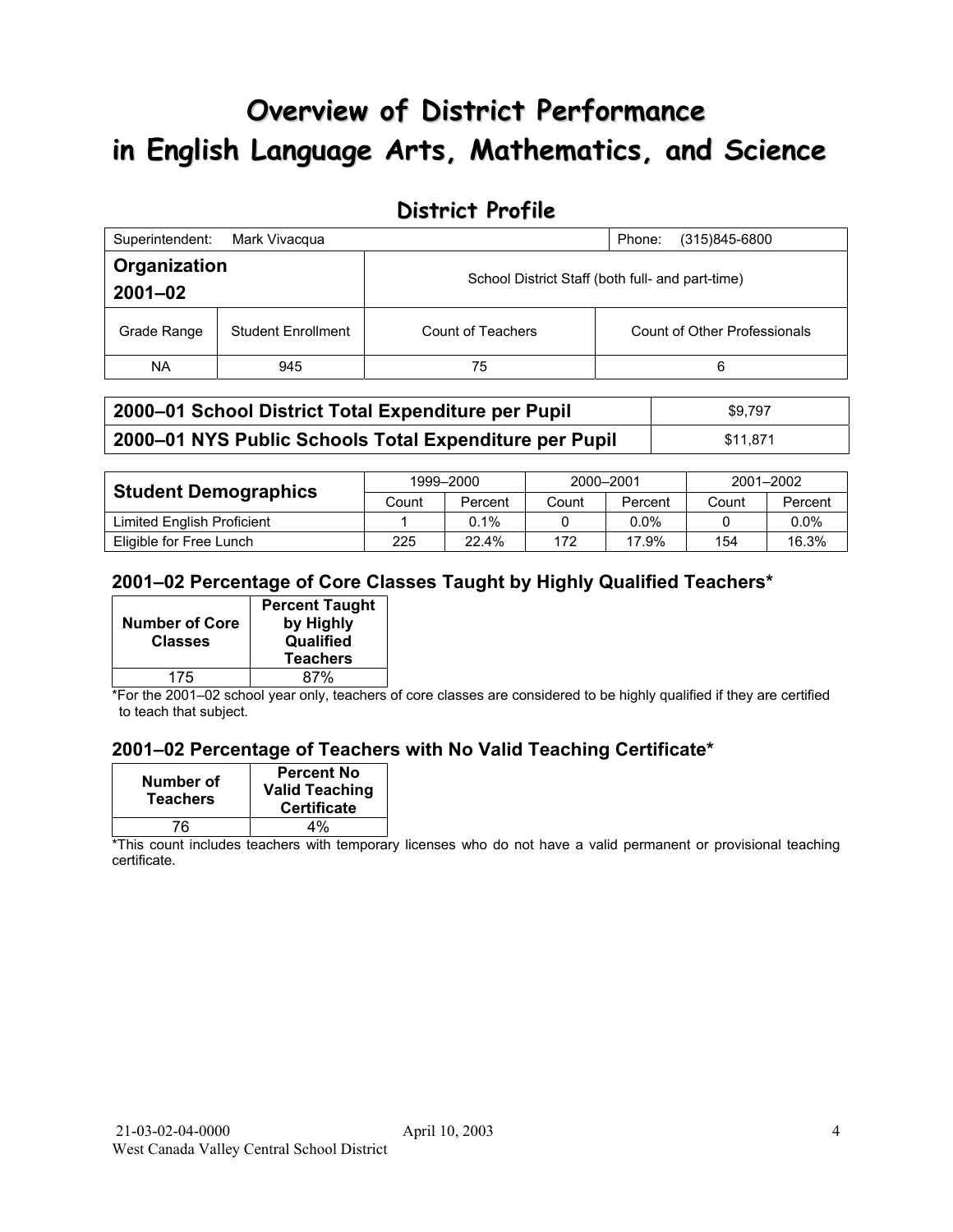English Language Arts



|                                               |                    | <b>Counts of Students Tested</b> |                    |                    |              |                   |
|-----------------------------------------------|--------------------|----------------------------------|--------------------|--------------------|--------------|-------------------|
| <b>Performance at</b><br><b>This District</b> | Level 1<br>455-602 | Level 2<br>603-644               | Level 3<br>645-691 | Level 4<br>692-800 | <b>Total</b> | <b>Mean Score</b> |
| <b>Jan-Feb 2000</b>                           |                    | 29                               | 37                 | 16                 | 83           | 663               |
| <b>Jan-Feb 2001</b>                           |                    |                                  | 44                 | 18                 | 80           | 663               |
| Jan-Feb 2002                                  |                    |                                  | 47                 |                    | 74           | 666               |

|         | Elementary-Level English Language Arts Levels - Listening, Reading, and Writing Standards                 |
|---------|-----------------------------------------------------------------------------------------------------------|
| Level 4 | These students exceed the standards and are moving toward high performance on the Regents examination.    |
| Level 3 | These students meet the standards and, with continued steady growth, should pass the Regents examination. |
| Level 2 | These students need extra help to meet the standards and pass the Regents examination.                    |
| Level 1 | These students have serious academic deficiencies.                                                        |

#### **Performance of Limited English Proficient (LEP) Students**

| Grade 4 | <b>English Proficiency Below Effective Participation Level</b> | <b>Making Appropriate Progress</b> |
|---------|----------------------------------------------------------------|------------------------------------|
| 2002    |                                                                |                                    |

### **Performance of Elementary-Level Students with Severe Disabilities on the New York State Alternate Assessment (NYSAA) in English**

|             | <b>Number</b><br>Tested | AA-Level 1 | <b>AA-Level 2</b> | AA-Level 3 | AA-Level 4 |
|-------------|-------------------------|------------|-------------------|------------|------------|
| $2001 - 02$ |                         |            |                   |            |            |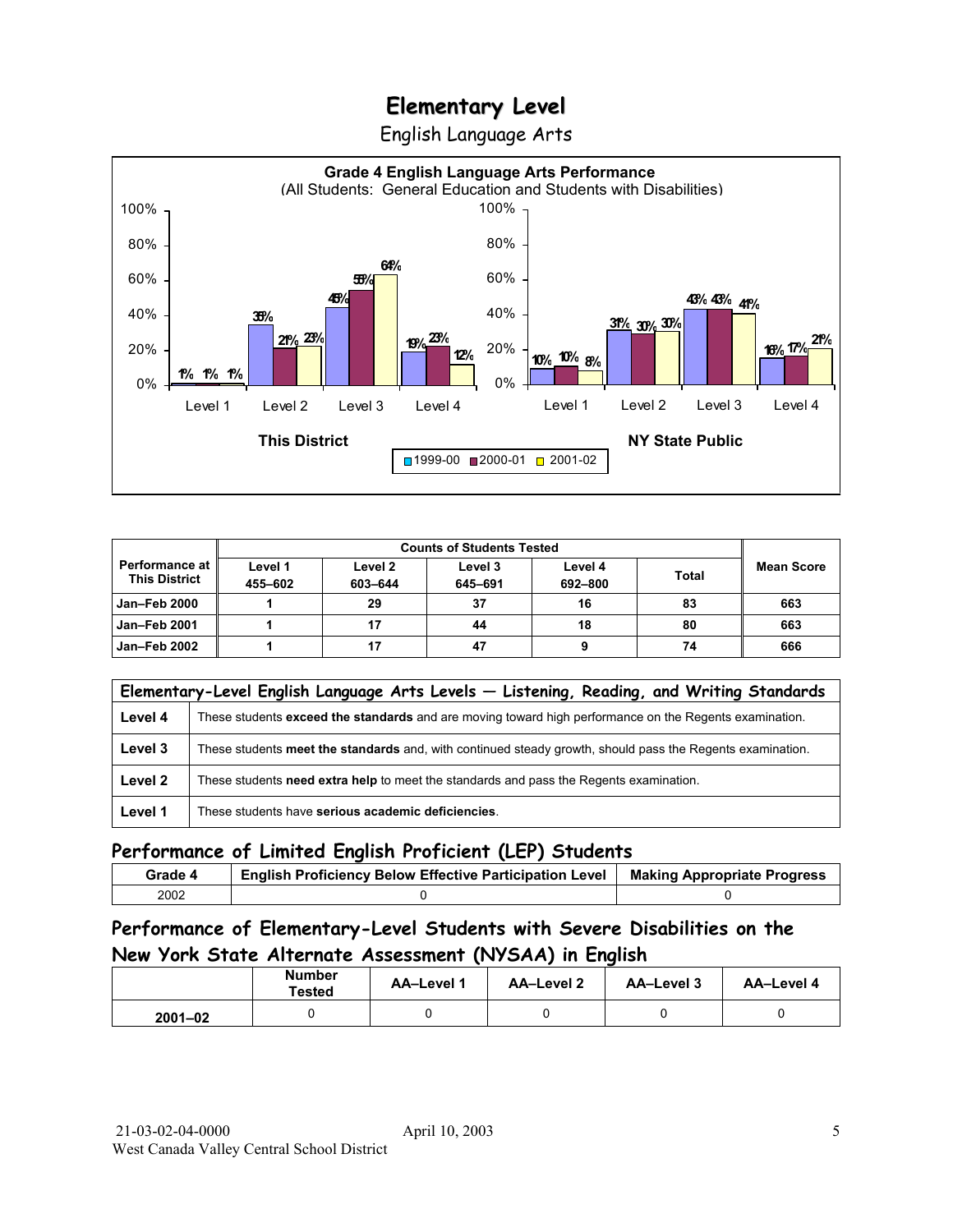### Mathematics



|                                               | <b>Counts of Students Tested</b> |                    |                    |                    |              |            |
|-----------------------------------------------|----------------------------------|--------------------|--------------------|--------------------|--------------|------------|
| <b>Performance at</b><br><b>This District</b> | Level 1<br>448-601               | Level 2<br>602-636 | Level 3<br>637-677 | Level 4<br>678-810 | <b>Total</b> | Mean Score |
| <b>May 2000</b>                               |                                  | 13                 | 48                 | 21                 | 83           | 663        |
| May 2001                                      |                                  | 12                 | 52                 | 16                 | 80           | 661        |
| May 2002                                      |                                  |                    | 44                 | 18                 | 75           | 657        |

| Elementary-Level Mathematics Levels -<br>Knowledge, Reasoning, and Problem-Solving Standards |                                                                                                           |  |
|----------------------------------------------------------------------------------------------|-----------------------------------------------------------------------------------------------------------|--|
| Level 4                                                                                      | These students exceed the standards and are moving toward high performance on the Regents examination.    |  |
| Level 3                                                                                      | These students meet the standards and, with continued steady growth, should pass the Regents examination. |  |
| Level 2                                                                                      | These students need extra help to meet the standards and pass the Regents examination.                    |  |
| Level 1                                                                                      | These students have serious academic deficiencies.                                                        |  |

**Performance of Elementary-Level Students with Severe Disabilities on the New York State Alternate Assessment (NYSAA) in Mathematics, Science, and Technology** 

|             | <b>Number</b><br>Tested | AA-Level 1 | <b>AA-Level 2</b> | <b>AA-Level 3</b> | AA-Level 4 |
|-------------|-------------------------|------------|-------------------|-------------------|------------|
| $2001 - 02$ |                         |            |                   |                   |            |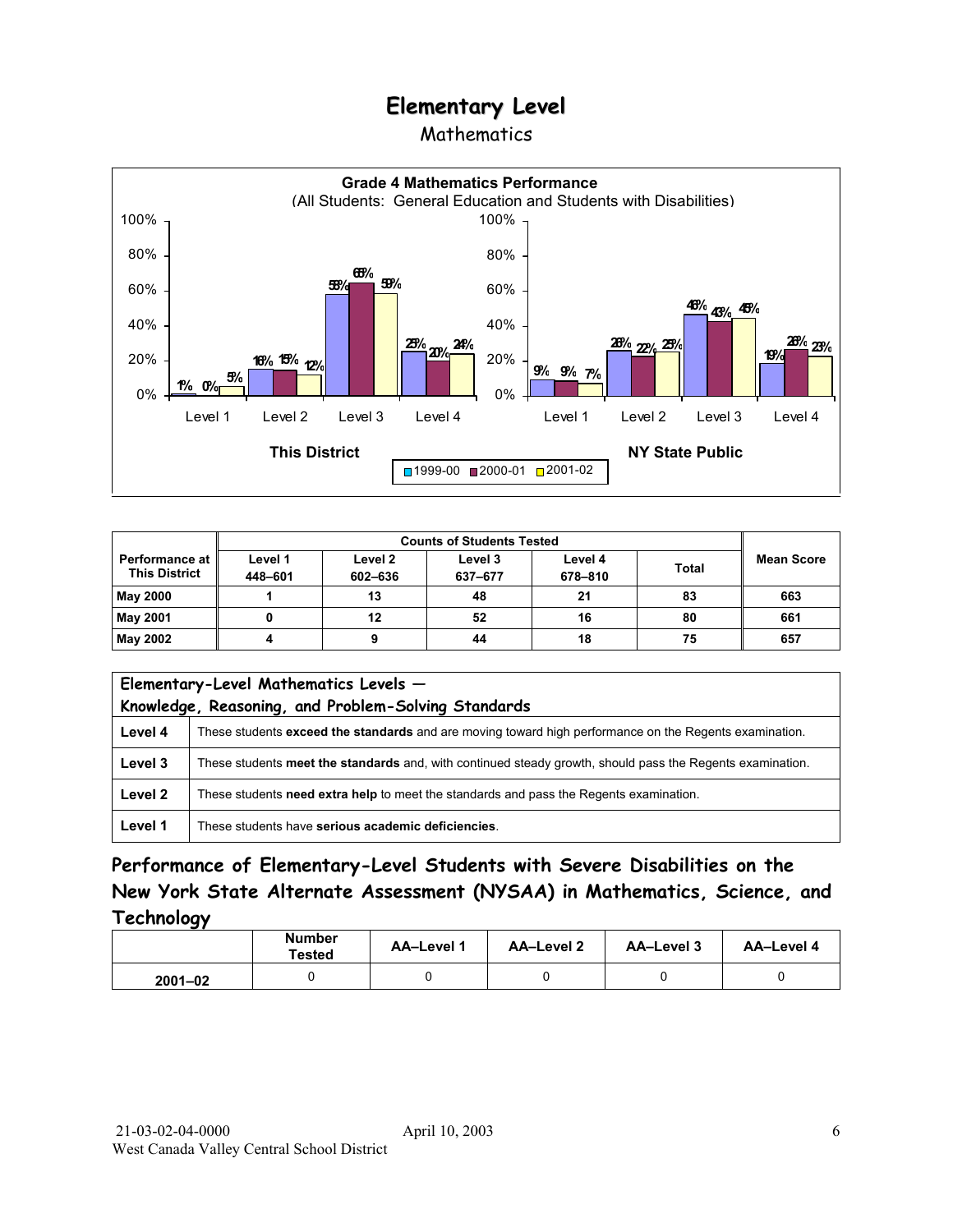Science Multiple-Choice



#### **All Students**

|                 |    | Number Tested   Number Above SDL   Mean Score |    |
|-----------------|----|-----------------------------------------------|----|
| <b>May 2000</b> | 83 | 68                                            | 35 |
| May 2001        | 81 | 73                                            | 37 |
| <b>May 2002</b> | 75 | 67                                            | 37 |

| Grade 4 Science – Knowledge, Reasoning, and Problem-Solving Standards |                                                                                                                                                                                                                                          |  |  |  |  |  |
|-----------------------------------------------------------------------|------------------------------------------------------------------------------------------------------------------------------------------------------------------------------------------------------------------------------------------|--|--|--|--|--|
| <b>Multiple-Choice</b><br><b>Test Component</b>                       | This component contains 45 multiple-choice questions based upon the New York State Elementary<br>Science Syllabus and referenced to the New York State Learning Standards for Mathematics, Science<br>and Technology (Elementary Level). |  |  |  |  |  |
| <b>State Designated</b>                                               | Students who correctly answer fewer than 30 of the 45 questions of the multiple-choice test component                                                                                                                                    |  |  |  |  |  |
| Level (SDL)                                                           | must receive academic intervention services in the following term of instruction.                                                                                                                                                        |  |  |  |  |  |
| <b>School Mean</b>                                                    | For the multiple-choice test component, the mean score is the average number of correct answers for                                                                                                                                      |  |  |  |  |  |
| <b>Scores</b>                                                         | students tested. If all tested students answered all questions correctly, this score would be 45.                                                                                                                                        |  |  |  |  |  |

# **Elementary Level**

Science Performance Test

The elementary-level science test is composed of two sections, the multiple-choice section (described above) and the performance test. The performance test is not used to determine the need for academic intervention services or for accountability purposes because not all students are administered the same three tasks.

| All Students                              |    |    |  |  |  |
|-------------------------------------------|----|----|--|--|--|
| <b>Number Tested</b><br><b>Mean Score</b> |    |    |  |  |  |
| May 2000                                  | 83 | 39 |  |  |  |
| <b>May 2001</b>                           | 80 | 40 |  |  |  |
| May 2002                                  | 74 | 42 |  |  |  |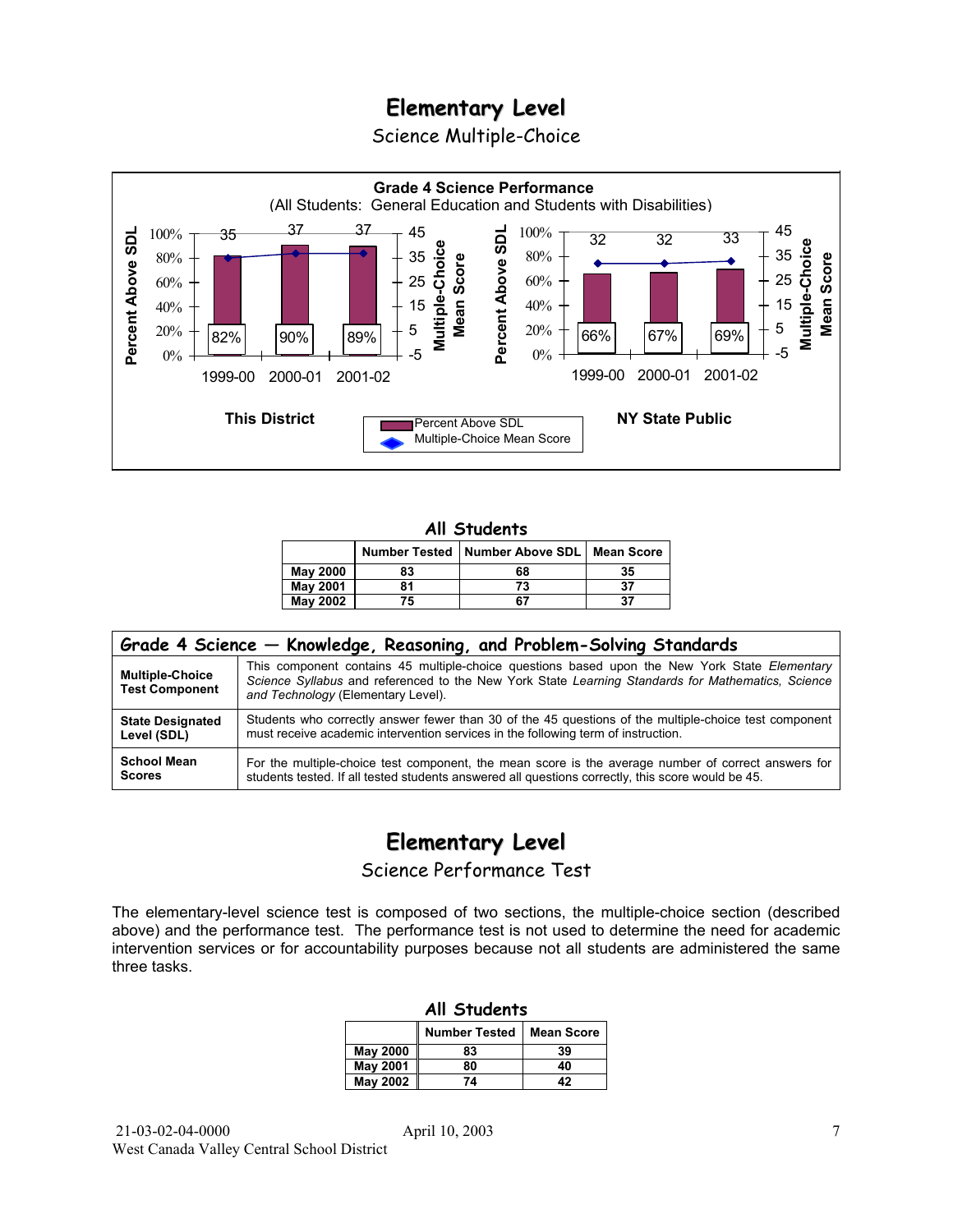

|  | English Language Arts |  |
|--|-----------------------|--|
|  |                       |  |

| <b>Performance at</b><br><b>This District</b> | Level 1<br>527-661 | Level 2<br>662-700 | Level 3<br>701-738 | Level 4<br>739-830 | Total | <b>Mean Score</b> |
|-----------------------------------------------|--------------------|--------------------|--------------------|--------------------|-------|-------------------|
| May 2000                                      | 0                  | 27                 | 39                 |                    | 73    | 708               |
| <b>May 2001</b>                               |                    | 35                 | 40                 |                    | 78    | 704               |
|                                               | Level 1<br>527-659 | Level 2<br>660-698 | Level 3<br>699-737 | Level 4<br>738-830 | Total |                   |
| <b>March 2002</b>                             |                    | 38                 | 33                 | Δ                  | 76    | 698               |

|         | Middle-Level English Language Arts Levels - Listening, Reading, and Writing Standards                     |  |  |  |  |  |
|---------|-----------------------------------------------------------------------------------------------------------|--|--|--|--|--|
| Level 4 | These students exceed the standards and are moving toward high performance on the Regents examination.    |  |  |  |  |  |
| Level 3 | These students meet the standards and, with continued steady growth, should pass the Regents examination. |  |  |  |  |  |
| Level 2 | These students need extra help to meet the standards and pass the Regents examination.                    |  |  |  |  |  |
| Level 1 | These students have serious academic deficiencies.                                                        |  |  |  |  |  |

### **Performance of Limited English Proficient (LEP) Students**

| Grade 8 | <b>English Proficiency Below Effective Participation Level</b> | <b>Making Appropriate Progress</b> |
|---------|----------------------------------------------------------------|------------------------------------|
| 2002    |                                                                |                                    |

### **Performance of Middle-Level Students with Severe Disabilities on the New York State Alternate Assessment (NYSAA) in English**

|             | <b>Number</b><br>Tested | <b>AA-Level 1</b> | AA-Level 2 | AA-Level 3 | <b>AA-Level 4</b> |
|-------------|-------------------------|-------------------|------------|------------|-------------------|
| $2001 - 02$ |                         |                   |            |            |                   |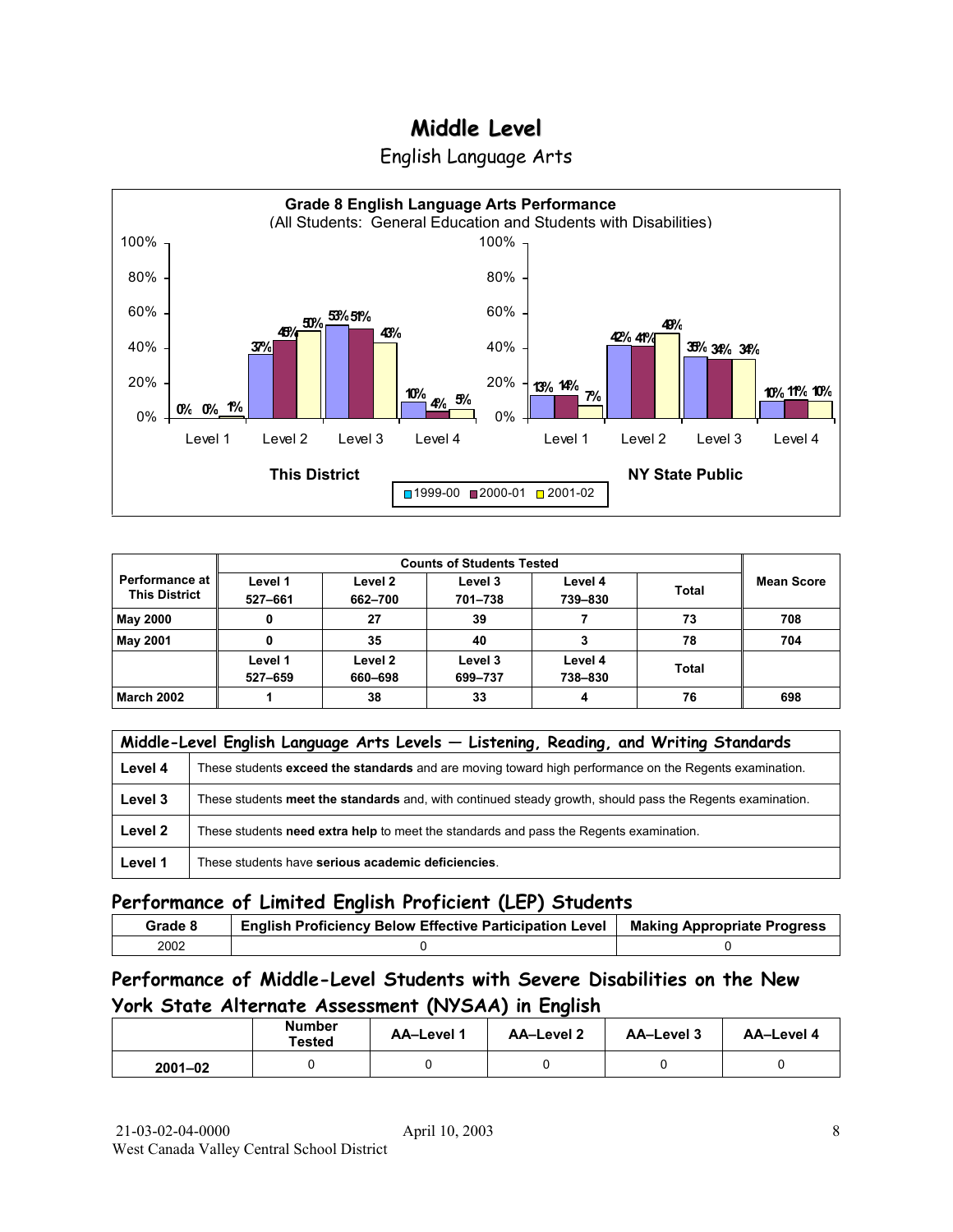**Mathematics** 



|                                               |                    | <b>Counts of Students Tested</b> |                    |                    |              |                   |
|-----------------------------------------------|--------------------|----------------------------------|--------------------|--------------------|--------------|-------------------|
| <b>Performance at</b><br><b>This District</b> | Level 1<br>517-680 | Level 2<br>681-715               | Level 3<br>716-759 | Level 4<br>760-882 | <b>Total</b> | <b>Mean Score</b> |
| <b>May 2000</b>                               |                    | 28                               | 37                 |                    | 73           | 724               |
| <b>May 2001</b>                               |                    | 30                               | 39                 |                    | 78           | 717               |
| May 2002                                      |                    | 26                               | 36                 |                    |              | 723               |

|         | Middle-Level Mathematics Levels - Knowledge, Reasoning, and Problem-Solving Standards                     |  |  |  |  |  |
|---------|-----------------------------------------------------------------------------------------------------------|--|--|--|--|--|
| Level 4 | These students exceed the standards and are moving toward high performance on the Regents examination.    |  |  |  |  |  |
| Level 3 | These students meet the standards and, with continued steady growth, should pass the Regents examination. |  |  |  |  |  |
| Level 2 | These students need extra help to meet the standards and pass the Regents examination.                    |  |  |  |  |  |
| Level 1 | These students have serious academic deficiencies.                                                        |  |  |  |  |  |

### **Performance of Middle-Level Students with Severe Disabilities on the New York State Alternate Assessment (NYSAA) in Mathematics, Science, and Technology**

|             | <b>Number</b><br>Tested | <b>AA-Level 1</b> | AA-Level 2 | AA-Level 3 | AA-Level 4 |
|-------------|-------------------------|-------------------|------------|------------|------------|
| $2001 - 02$ |                         |                   |            |            |            |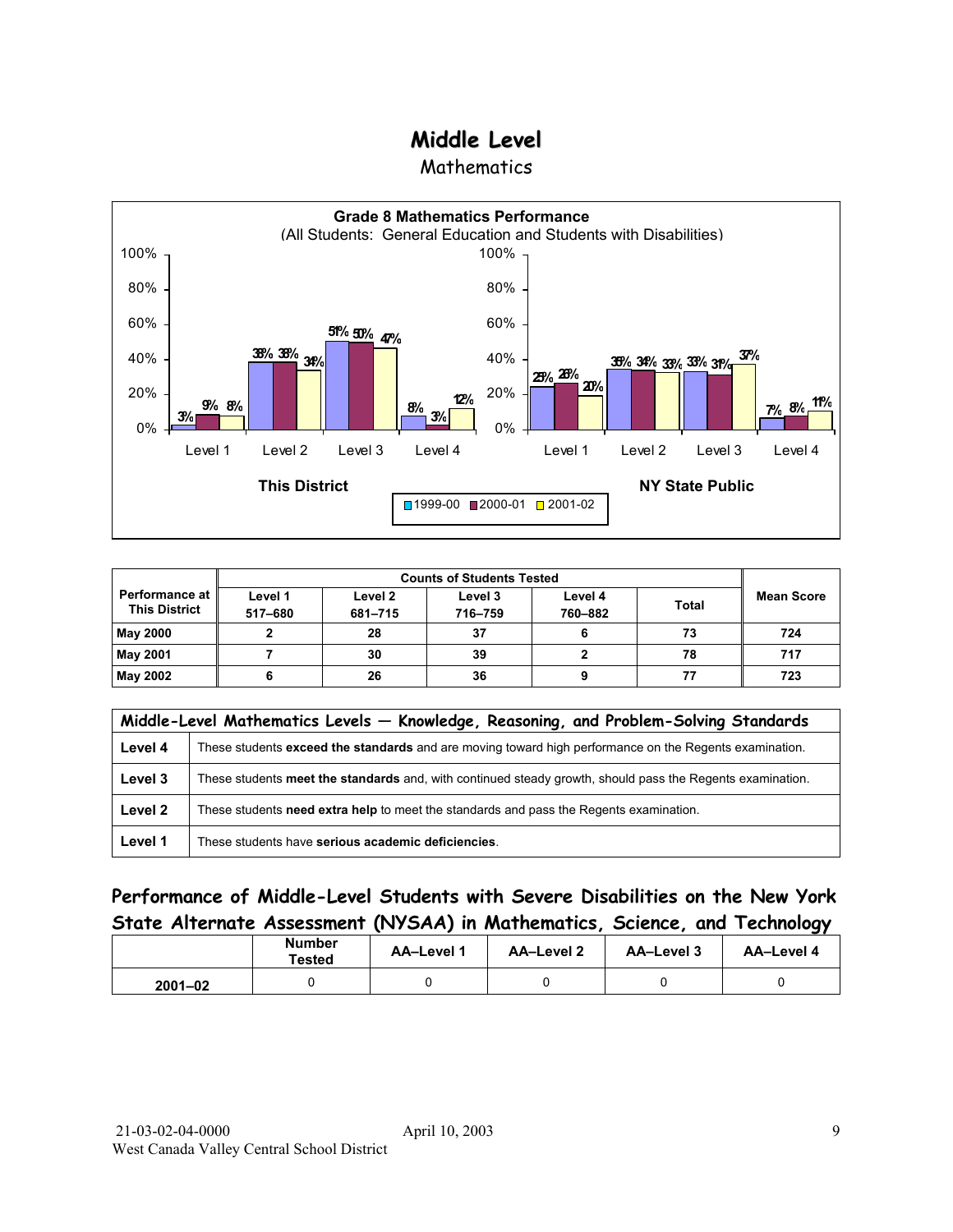#### Science



| <b>Performance at This District</b> |                        |         | <b>Counts of Students Tested</b> | <b>Mean Score</b> |         |              |    |
|-------------------------------------|------------------------|---------|----------------------------------|-------------------|---------|--------------|----|
|                                     |                        | ∟evel 1 | ∟evel 2                          | Level 3           | Level 4 | <b>Total</b> |    |
| <b>June 2002</b>                    | Middle-Level Science   |         |                                  | 43                | 33      |              | 82 |
|                                     | <b>Regents Science</b> |         |                                  |                   |         |              |    |

|                    | Middle-Level Science Levels - Knowledge, Reasoning, and Problem-Solving Standards*                                                                                                             |  |  |  |  |  |  |  |  |
|--------------------|------------------------------------------------------------------------------------------------------------------------------------------------------------------------------------------------|--|--|--|--|--|--|--|--|
| Level 4            | These students exceed the standards on the middle-level science test and are moving toward high performance<br>on the Regents examinations or score 85-100 on a Regents science examination.   |  |  |  |  |  |  |  |  |
| Level 3            | These students meet the standards on the middle-level science test and, with continued steady growth, should<br>pass the Regents examinations or score 65–84 on a Regents science examination. |  |  |  |  |  |  |  |  |
| Level <sub>2</sub> | These students need extra help to meet the standards for middle-level science and to pass the Regents<br>examinations or score 55–64 on a Regents science examination.                         |  |  |  |  |  |  |  |  |
| Level 1            | These students have serious academic deficiencies as evidenced in the middle-level science test or score 0–54<br>on a Regents science examination.                                             |  |  |  |  |  |  |  |  |

\*Students may demonstrate proficiency in middle-level science by scoring at level 3 or above on the middle-level science test or by scoring 65 or above on a Regents examination in science.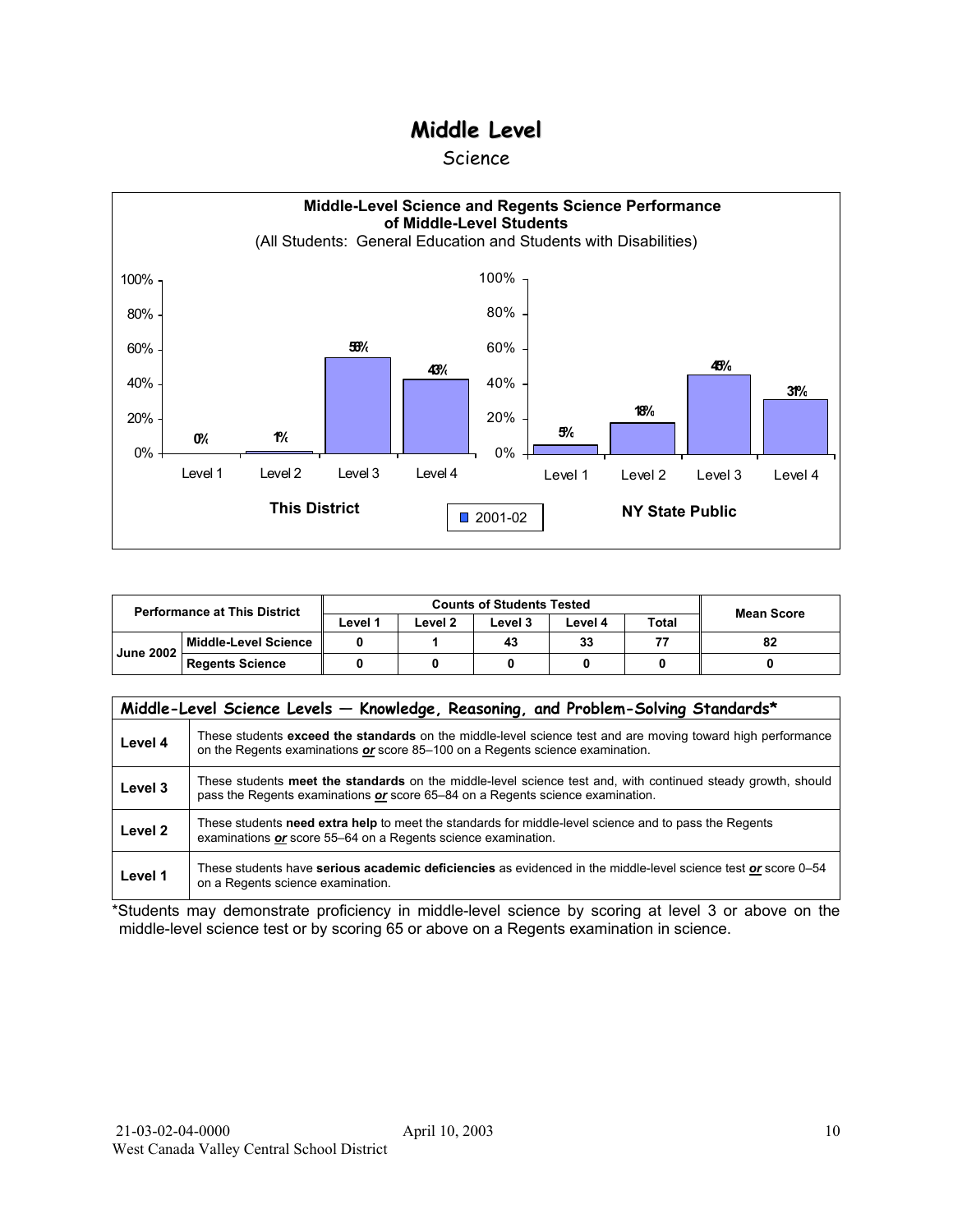# **High School English Achievement after Four Years of Instruction**

 The graph and table below present performance of the 1997 and 1998 cohort members on the Regents English examination four years after entering grade 9. A score of 65 or above on this examination is considered passing. Only the highest score of each student is counted, regardless of how many times the student took the examination. In the graph, students passing approved alternatives to this examination are counted as scoring in the 65 to 84 range. In the table, the numbers of students who met the graduation requirement by passing an approved alternative or the Regents competency tests (RCTs) in reading and writing are listed separately. (RCT results are not included in the graph.) Students who score 55 to 64 on the Regents examination in comprehensive English may be given credit towards a local high school diploma if allowed by the district board of education.



|                       | English Graduation Requirement Achievement after Four Years of High School* |                          |                                                     |                                                     |                                                      |                                                 |  |  |  |  |  |  |
|-----------------------|-----------------------------------------------------------------------------|--------------------------|-----------------------------------------------------|-----------------------------------------------------|------------------------------------------------------|-------------------------------------------------|--|--|--|--|--|--|
|                       | <b>Student Category</b>                                                     | Cohort<br><b>Members</b> | <b>Highest Score</b><br><b>Between</b><br>55 and 64 | <b>Highest Score</b><br><b>Between</b><br>65 and 84 | <b>Highest Score</b><br><b>Between</b><br>85 and 100 | Approved<br><b>Alternative</b><br><b>Credit</b> |  |  |  |  |  |  |
|                       | <b>General Education</b>                                                    | 67                       | #                                                   |                                                     | #                                                    | #                                               |  |  |  |  |  |  |
| 1997<br><b>Cohort</b> | Students w/ Disabilities                                                    |                          | #                                                   |                                                     | #                                                    | #                                               |  |  |  |  |  |  |
|                       | <b>All Students</b>                                                         | 71                       | 12                                                  | 53                                                  |                                                      |                                                 |  |  |  |  |  |  |
|                       | <b>General Education</b>                                                    | 75                       | #                                                   | #                                                   | #                                                    | #                                               |  |  |  |  |  |  |
| 1998<br><b>Cohort</b> | Students w/ Disabilities                                                    | 3                        | #                                                   | #                                                   | #                                                    | #                                               |  |  |  |  |  |  |
|                       | <b>All Students</b>                                                         | 78                       |                                                     | 40                                                  | 30                                                   |                                                 |  |  |  |  |  |  |

\*Assessments used to determine counts in this table include the Regents examination in comprehensive English, the component retest in English, the Regents competency tests in reading and writing, and approved alternatives.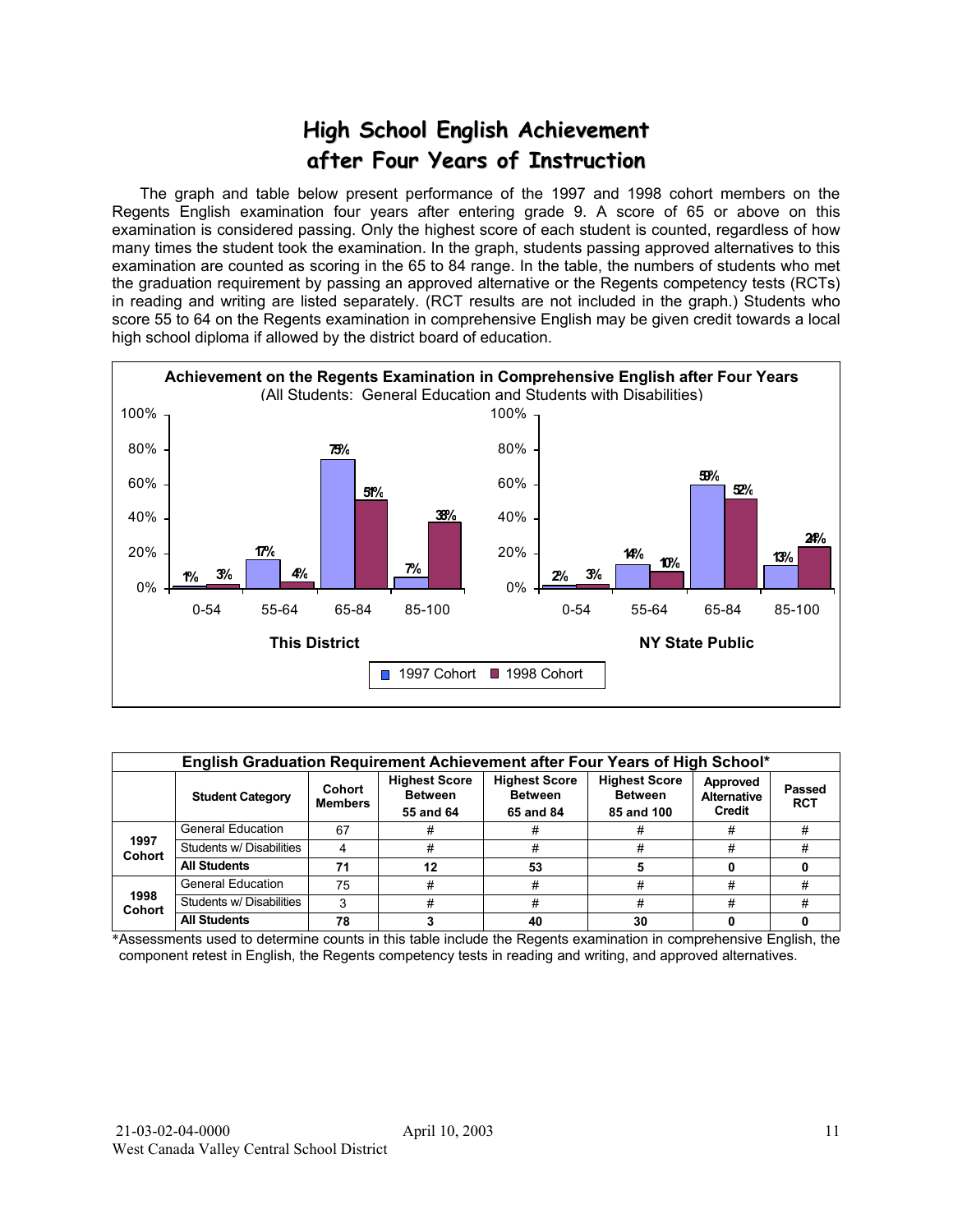# **High School Mathematics Achievement after Four Years of Instruction**

 The graph and table below present performance of the 1997 and 1998 cohort members, four years after entering grade 9, in meeting the graduation assessment requirement in mathematics. A score of 65 or above on a Regents examination in mathematics is considered passing. Only the highest score of each student is counted, regardless of how many times the student took the examination. In the graph, students passing approved alternatives to these examinations are counted as scoring in the 65 to 84 range. In the table, the numbers of students who met the graduation requirement by passing an approved alternative or the Regents competency test (RCT) in mathematics are listed separately. (RCT results are not included in the graph.) Students who score 55 to 64 on a Regents examination in mathematics may be given credit towards a local high school diploma if allowed by the district board of education.



|                       | Mathematics Graduation Requirement Achievement after Four Years of High School* |                          |                                                     |                                                     |                                                      |                                          |                             |  |  |  |  |  |
|-----------------------|---------------------------------------------------------------------------------|--------------------------|-----------------------------------------------------|-----------------------------------------------------|------------------------------------------------------|------------------------------------------|-----------------------------|--|--|--|--|--|
|                       | <b>Student Category</b>                                                         | Cohort<br><b>Members</b> | <b>Highest Score</b><br><b>Between</b><br>55 and 64 | <b>Highest Score</b><br><b>Between</b><br>65 and 84 | <b>Highest Score</b><br><b>Between</b><br>85 and 100 | Approved<br><b>Alternative</b><br>Credit | <b>Passed</b><br><b>RCT</b> |  |  |  |  |  |
|                       | <b>General Education</b>                                                        | 67                       | #                                                   |                                                     | #                                                    | #                                        | #                           |  |  |  |  |  |
| 1997<br><b>Cohort</b> | Students w/ Disabilities                                                        | Δ                        | #                                                   | #                                                   | #                                                    | #                                        | #                           |  |  |  |  |  |
|                       | <b>All Students</b>                                                             | 71                       |                                                     | 19                                                  | 50                                                   |                                          |                             |  |  |  |  |  |
|                       | <b>General Education</b>                                                        | 75                       | #                                                   | #                                                   | #                                                    | #                                        | #                           |  |  |  |  |  |
| 1998<br><b>Cohort</b> | Students w/ Disabilities                                                        | 3                        | #                                                   | #                                                   | #                                                    | #                                        | #                           |  |  |  |  |  |
|                       | <b>All Students</b>                                                             | 78                       |                                                     | 16                                                  | 53                                                   |                                          |                             |  |  |  |  |  |

\*Assessments used to determine counts in this table include Regents mathematics examinations, the component retest in mathematics, the Regents competency test in mathematics, and approved alternatives.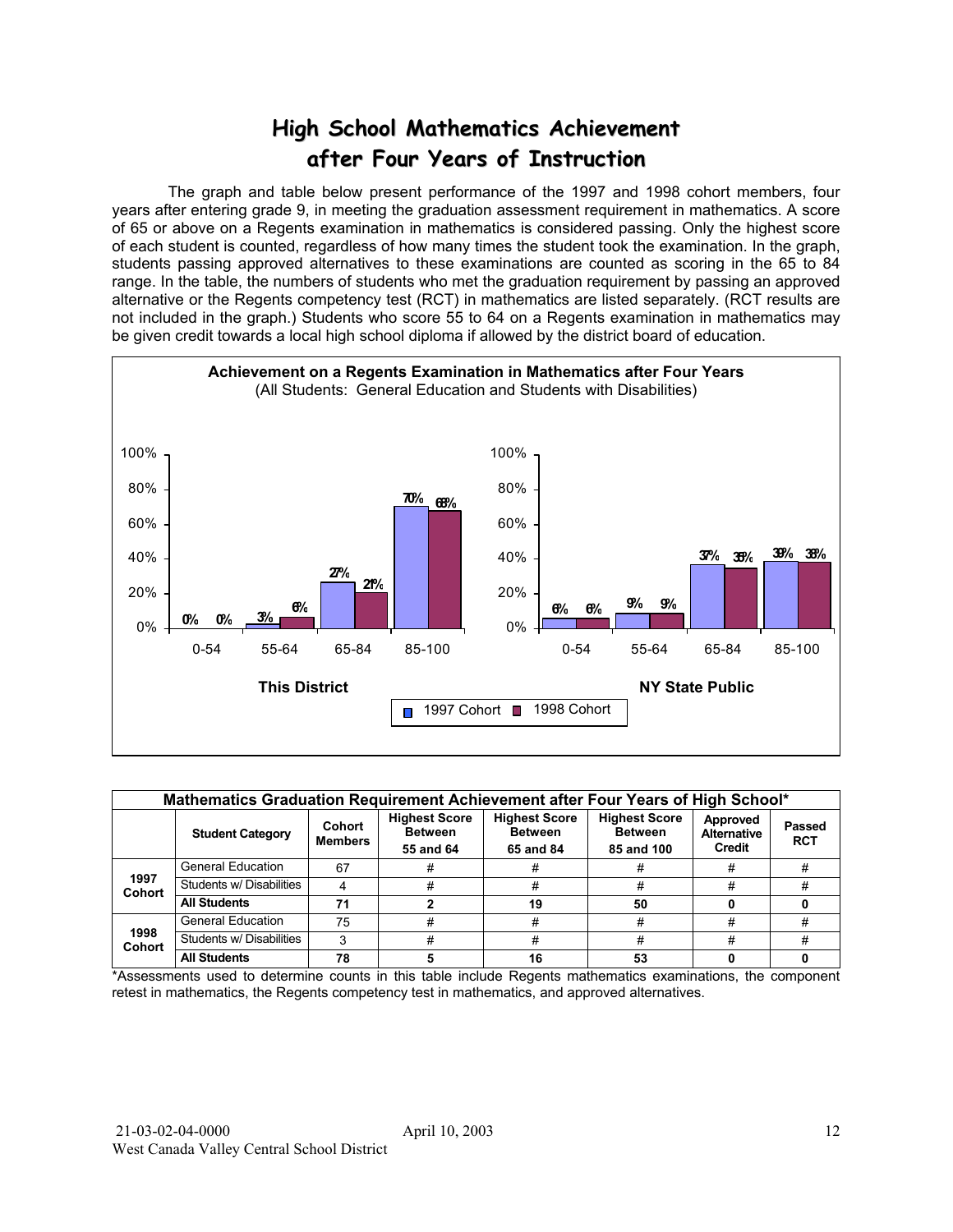## **Graduation Rates for the 1998 Cohort**

 Students were counted as graduates if they earned a local diploma with or without a Regents endorsement no later than June 2002. Additional students may have earned diplomas in August 2002. For the purpose of calculating graduation rate, students who transferred to GED programs were included in the count of students in the cohort. These students were not counted as cohort members for other purposes. Therefore, the count in the table below may be higher than the count of cohort members shown on previous pages.



| <b>Graduation Rates for the 1998 Cohort</b> |                               |                            |  |  |  |  |  |  |  |  |
|---------------------------------------------|-------------------------------|----------------------------|--|--|--|--|--|--|--|--|
| <b>Student Category</b>                     | <b>Graduation Rate Cohort</b> | <b>Number of Graduates</b> |  |  |  |  |  |  |  |  |
| General-education students                  |                               |                            |  |  |  |  |  |  |  |  |
| Students with disabilities                  |                               |                            |  |  |  |  |  |  |  |  |
| Гоtal                                       |                               | 74                         |  |  |  |  |  |  |  |  |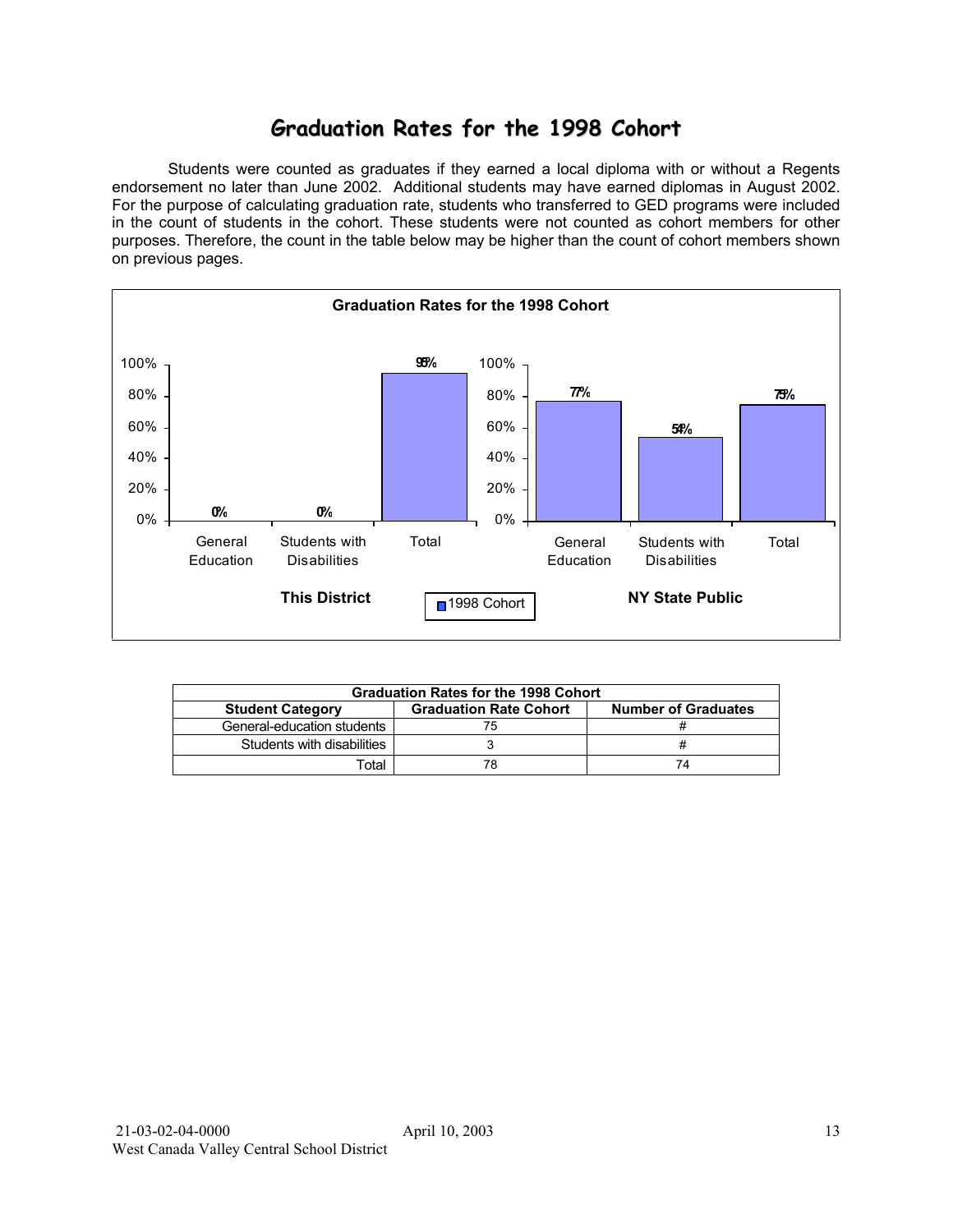# **Analysis of Student Subgroup Performance**

Historically, on State assessments the average performance of Black, Hispanic, and Native American students has been lower than that of White and Asian students. Similarly, students from lowincome families have not performed as well as those from higher income families. A high priority of the Board of Regents is to eliminate these gaps in student performance. In addition, Title I of the federal Elementary and Secondary Education Act includes explicit requirements "to ensure that students served by Title I are given the same opportunity to achieve to high standards and are held to the same high expectations as all students in each State."

This section of the district report card provides performance data by racial/ethnic group, disability status, gender, English proficiency status, income level, and migrant status. The purpose of the student subgroup analyses is to determine if students who perform below the standards in any district tend to fall into particular groups, such as minority students, limited English proficient students, or economically disadvantaged students. If these analyses provide evidence that students in one of the groups achieve at a lower level than other students, the district and community should examine the reasons for this lower performance and make necessary changes in curriculum, instruction, and student support services to remedy these performance gaps.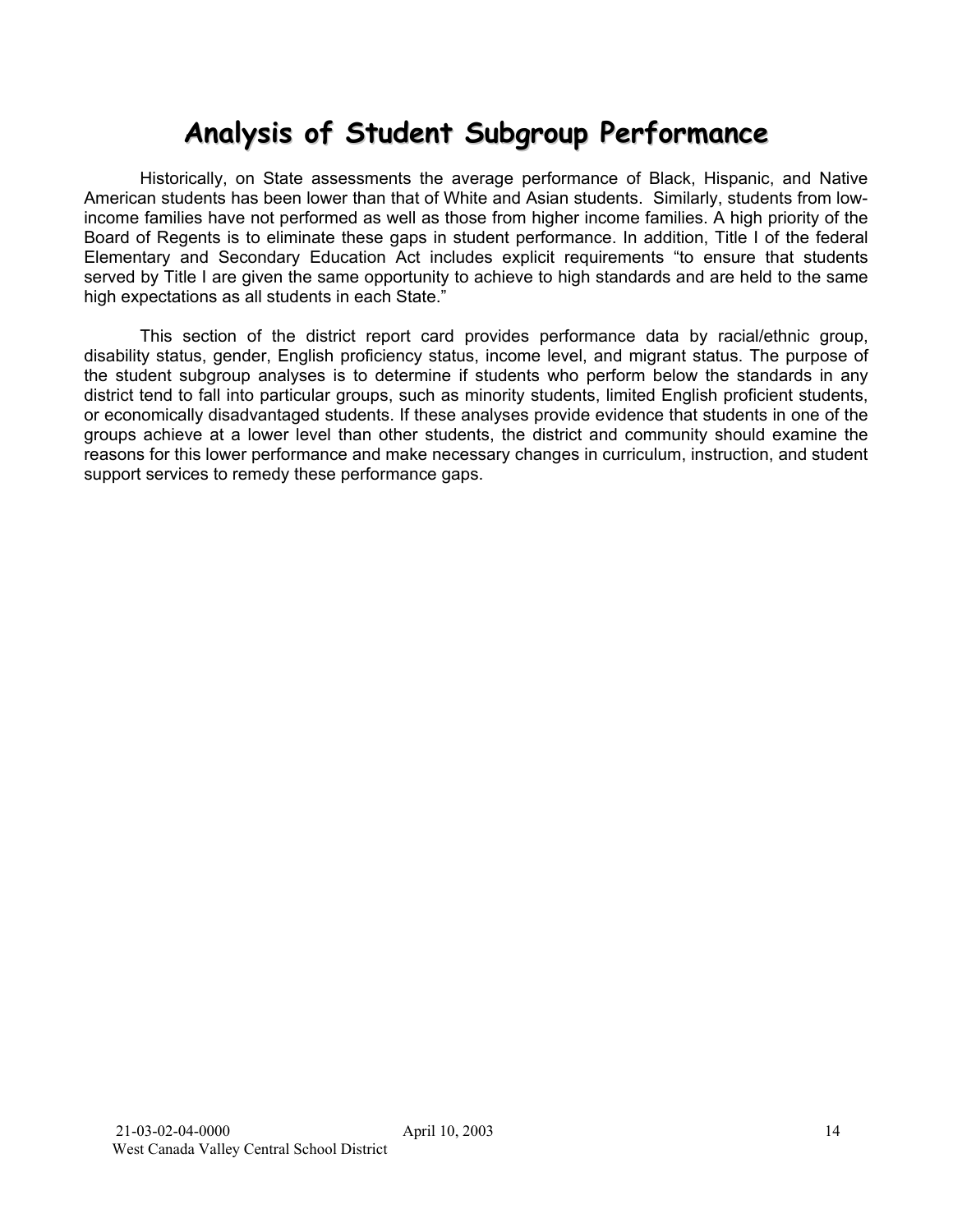English Language Arts

|                                              |               |         | 2000-01                                                           |       | $2001 - 02$   |                                                                   |         |     |  |
|----------------------------------------------|---------------|---------|-------------------------------------------------------------------|-------|---------------|-------------------------------------------------------------------|---------|-----|--|
| <b>Student Subgroup</b>                      | <b>Tested</b> |         | <b>Percentages of Tested</b><br><b>Students Scoring at Levels</b> |       | <b>Tested</b> | <b>Percentages of Tested</b><br><b>Students Scoring at Levels</b> |         |     |  |
|                                              |               | $2 - 4$ | $3 - 4$                                                           | 4     |               | $2 - 4$                                                           | $3 - 4$ | 4   |  |
| <b>Results by Race/Ethnicity</b>             |               |         |                                                                   |       |               |                                                                   |         |     |  |
| American Indian/Alaskan Native               | $\mathbf 0$   | 0%      | 0%                                                                | 0%    | $\Omega$      | 0%                                                                | 0%      | 0%  |  |
| <b>Black</b>                                 | $\Omega$      | 0%      | 0%                                                                | 0%    | $\Omega$      | 0%                                                                | 0%      | 0%  |  |
| Hispanic                                     | 0             | 0%      | 0%                                                                | 0%    | $\mathbf 0$   | 0%                                                                | 0%      | 0%  |  |
| Asian or Pacific Islander                    | $\mathbf 0$   | 0%      | 0%                                                                | 0%    | 0             | 0%                                                                | 0%      | 0%  |  |
| White                                        | 80            | 99%     | 78%                                                               | 23%   | 74            | 99%                                                               | 76%     | 12% |  |
| Total                                        | 80            | 99%     | 78%                                                               | 23%   | 74            | 99%                                                               | 76%     | 12% |  |
| Small Group Totals (s)                       | $\Omega$      | 0%      | 0%                                                                | 0%    | $\Omega$      | 0%                                                                | 0%      | 0%  |  |
| <b>Results by Disability Status</b>          |               |         |                                                                   |       |               |                                                                   |         |     |  |
| General-education students                   | 69            | 100%    | 84%                                                               | 26%   | 62            | 100%                                                              | 84%     | 13% |  |
| Students with disabilities                   | 11            | 91%     | 36%                                                               | 0%    | 12            | 92%                                                               | 33%     | 8%  |  |
| Total                                        | 80            | 99%     | 78%                                                               | 23%   | 74            | 99%                                                               | 76%     | 12% |  |
| <b>Results by Gender</b>                     |               |         |                                                                   |       |               |                                                                   |         |     |  |
| Female                                       | 39            | 97%     | 79%                                                               | 26%   | 36            | 100%                                                              | 75%     | 11% |  |
| Male                                         | 41            | 100%    | 76%                                                               | 20%   | 38            | 97%                                                               | 76%     | 13% |  |
| Total                                        | 80            | 99%     | 78%                                                               | 23%   | 74            | 99%                                                               | 76%     | 12% |  |
| <b>Results by English Proficiency Status</b> |               |         |                                                                   |       |               |                                                                   |         |     |  |
| English proficient                           | 80            | 99%     | 78%                                                               | 23%   | 74            | 99%                                                               | 76%     | 12% |  |
| Limited English proficient                   | 0             | 0%      | 0%                                                                | 0%    | 0             | 0%                                                                | 0%      | 0%  |  |
| Total                                        | 80            | 99%     | 78%                                                               | 23%   | 74            | 99%                                                               | 76%     | 12% |  |
| <b>Results by Income Level</b>               |               |         |                                                                   |       |               |                                                                   |         |     |  |
| Economically disadvantaged                   | 27            | 96%     | 74%                                                               | 15%   | 28            | 96%                                                               | 64%     | 11% |  |
| Not disadvantaged                            | 53            | 100%    | 79%                                                               | 26%   | 46            | 100%                                                              | 83%     | 13% |  |
| Total                                        | 80            | 99%     | 78%                                                               | 23%   | 74            | 99%                                                               | 76%     | 12% |  |
| <b>Results by Migrant Status</b>             |               |         |                                                                   |       |               |                                                                   |         |     |  |
| Migrant family                               | 0             | 0%      | 0%                                                                | $0\%$ | 0             | $0\%$                                                             | $0\%$   | 0%  |  |
| Not migrant family                           | 80            | 99%     | 78%                                                               | 23%   | 74            | 99%                                                               | 76%     | 12% |  |
| Total                                        | 80            | 99%     | 78%                                                               | 23%   | 74            | 99%                                                               | 76%     | 12% |  |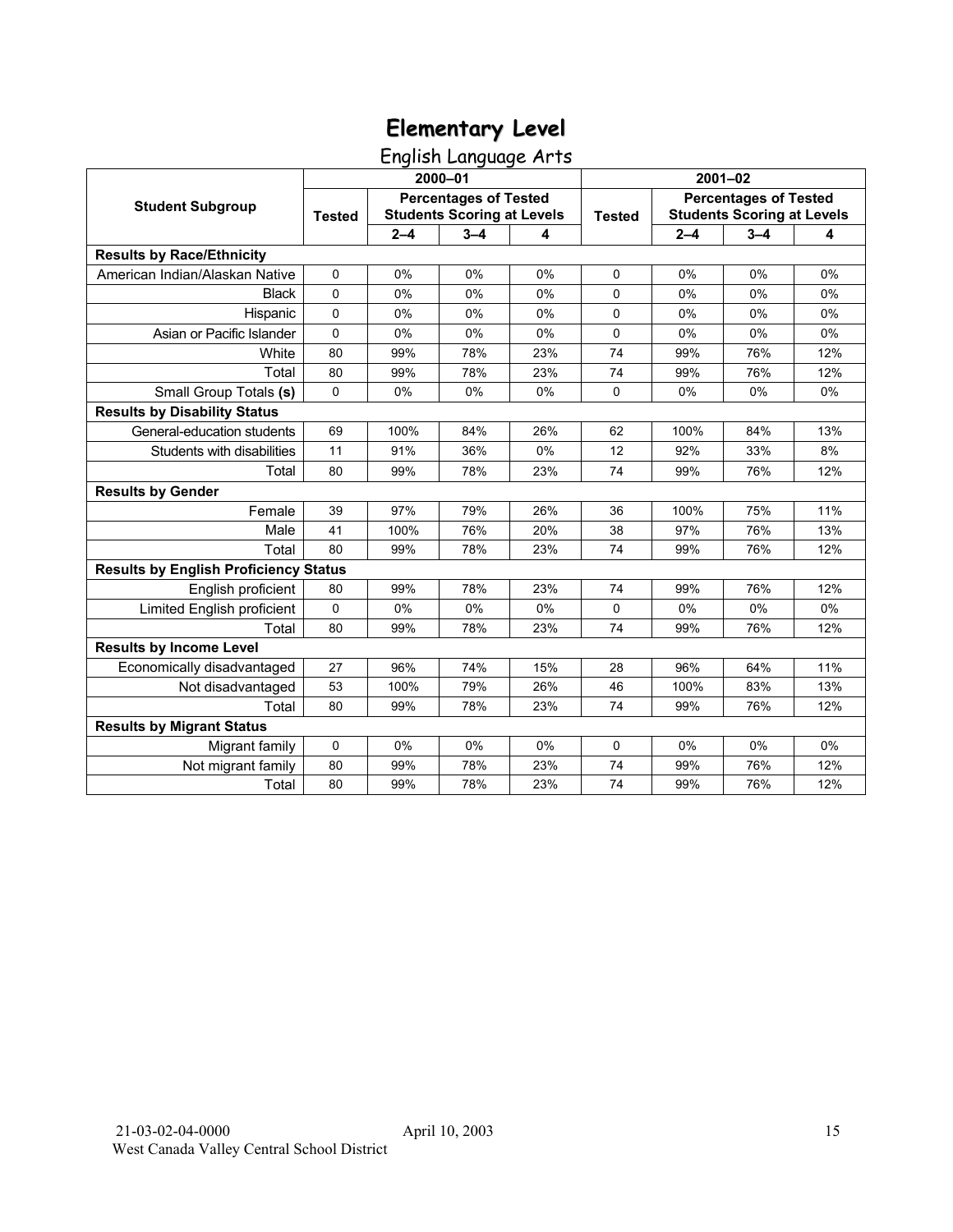### Mathematics

|                                              |               |         | 2000-01                                                           |       | 2001-02       |                                                                   |         |     |  |
|----------------------------------------------|---------------|---------|-------------------------------------------------------------------|-------|---------------|-------------------------------------------------------------------|---------|-----|--|
| <b>Student Subgroup</b>                      | <b>Tested</b> |         | <b>Percentages of Tested</b><br><b>Students Scoring at Levels</b> |       | <b>Tested</b> | <b>Percentages of Tested</b><br><b>Students Scoring at Levels</b> |         |     |  |
|                                              |               | $2 - 4$ | $3 - 4$                                                           | 4     |               | $2 - 4$                                                           | $3 - 4$ | 4   |  |
| <b>Results by Race/Ethnicity</b>             |               |         |                                                                   |       |               |                                                                   |         |     |  |
| American Indian/Alaskan Native               | 0             | 0%      | 0%                                                                | 0%    | $\Omega$      | 0%                                                                | 0%      | 0%  |  |
| <b>Black</b>                                 | $\Omega$      | 0%      | 0%                                                                | $0\%$ | $\Omega$      | 0%                                                                | 0%      | 0%  |  |
| Hispanic                                     | $\Omega$      | 0%      | 0%                                                                | 0%    | $\Omega$      | 0%                                                                | 0%      | 0%  |  |
| Asian or Pacific Islander                    | 0             | 0%      | 0%                                                                | 0%    | 0             | 0%                                                                | 0%      | 0%  |  |
| White                                        | 80            | 100%    | 85%                                                               | 20%   | 75            | 95%                                                               | 83%     | 24% |  |
| Total                                        | 80            | 100%    | 85%                                                               | 20%   | 75            | 95%                                                               | 83%     | 24% |  |
| Small Group Totals (s)                       | $\mathbf 0$   | 0%      | 0%                                                                | 0%    | $\Omega$      | 0%                                                                | 0%      | 0%  |  |
| <b>Results by Disability Status</b>          |               |         |                                                                   |       |               |                                                                   |         |     |  |
| General-education students                   | 69            | 100%    | 93%                                                               | 23%   | 62            | 100%                                                              | 92%     | 29% |  |
| Students with disabilities                   | 11            | 100%    | 36%                                                               | 0%    | 13            | 69%                                                               | 38%     | 0%  |  |
| Total                                        | 80            | 100%    | 85%                                                               | 20%   | 75            | 95%                                                               | 83%     | 24% |  |
| <b>Results by Gender</b>                     |               |         |                                                                   |       |               |                                                                   |         |     |  |
| Female                                       | 39            | 100%    | 85%                                                               | 21%   | 38            | 95%                                                               | 87%     | 26% |  |
| Male                                         | 41            | 100%    | 85%                                                               | 20%   | 37            | 95%                                                               | 78%     | 22% |  |
| Total                                        | 80            | 100%    | 85%                                                               | 20%   | 75            | 95%                                                               | 83%     | 24% |  |
| <b>Results by English Proficiency Status</b> |               |         |                                                                   |       |               |                                                                   |         |     |  |
| English proficient                           | 80            | 100%    | 85%                                                               | 20%   | 75            | 95%                                                               | 83%     | 24% |  |
| Limited English proficient                   | 0             | 0%      | 0%                                                                | 0%    | $\Omega$      | 0%                                                                | 0%      | 0%  |  |
| Total                                        | 80            | 100%    | 85%                                                               | 20%   | 75            | 95%                                                               | 83%     | 24% |  |
| <b>Results by Income Level</b>               |               |         |                                                                   |       |               |                                                                   |         |     |  |
| Economically disadvantaged                   | 27            | 100%    | 74%                                                               | 11%   | 29            | 90%                                                               | 62%     | 10% |  |
| Not disadvantaged                            | 53            | 100%    | 91%                                                               | 25%   | 46            | 98%                                                               | 96%     | 33% |  |
| Total                                        | 80            | 100%    | 85%                                                               | 20%   | 75            | 95%                                                               | 83%     | 24% |  |
| <b>Results by Migrant Status</b>             |               |         |                                                                   |       |               |                                                                   |         |     |  |
| Migrant family                               | 0             | 0%      | 0%                                                                | 0%    | 0             | 0%                                                                | 0%      | 0%  |  |
| Not migrant family                           | 80            | 100%    | 85%                                                               | 20%   | 75            | 95%                                                               | 83%     | 24% |  |
| Total                                        | 80            | 100%    | 85%                                                               | 20%   | 75            | 95%                                                               | 83%     | 24% |  |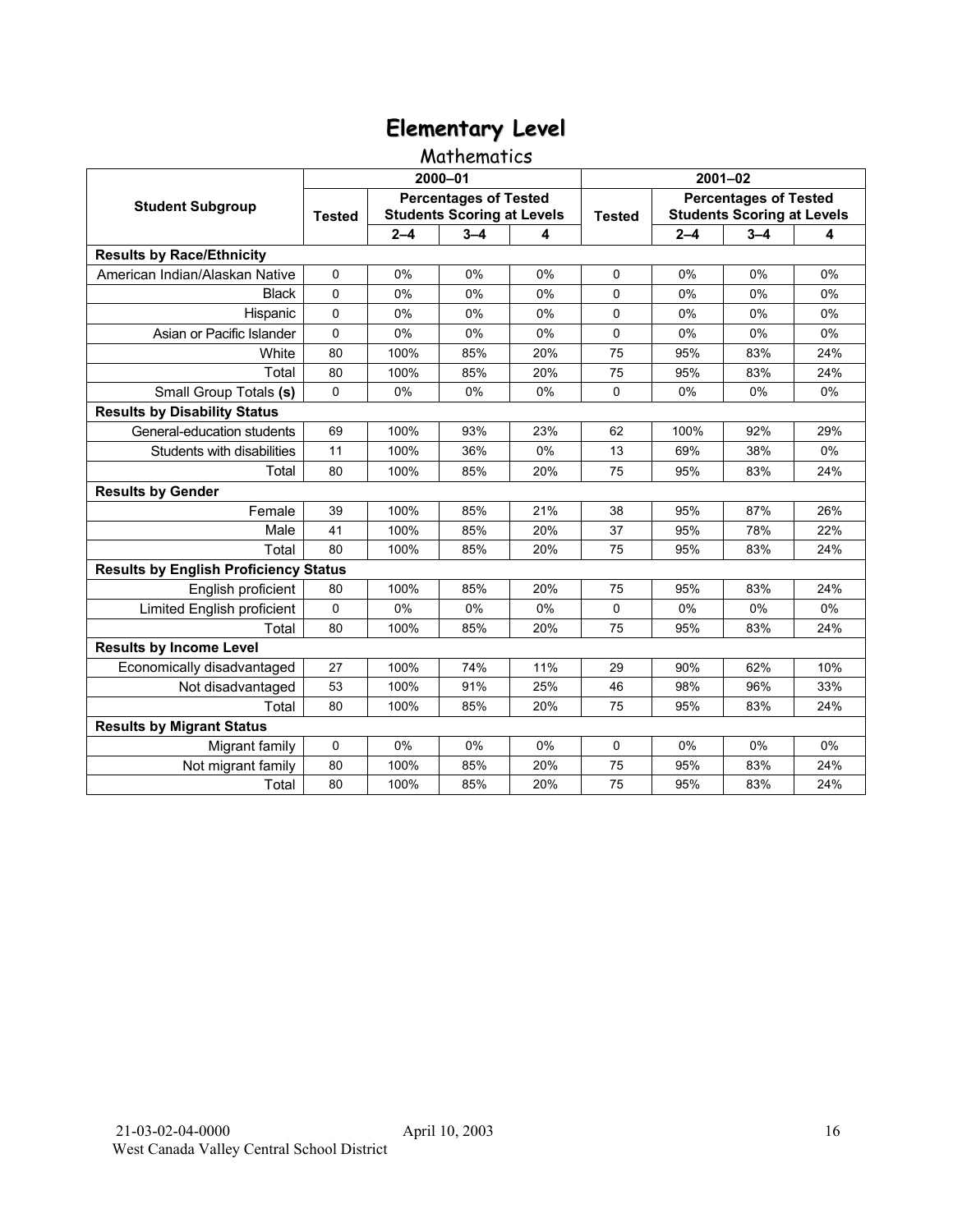# Science Multiple-Choice

|                                              | 2000-01       |                                                                                       | $2001 - 02$   |                                                                                              |  |  |
|----------------------------------------------|---------------|---------------------------------------------------------------------------------------|---------------|----------------------------------------------------------------------------------------------|--|--|
| <b>Student Subgroup</b>                      | <b>Tested</b> | Percentages of<br><b>Tested</b><br><b>Students</b><br><b>Scoring above</b><br>the SDL | <b>Tested</b> | <b>Percentages of</b><br><b>Tested</b><br><b>Students</b><br><b>Scoring above</b><br>the SDL |  |  |
| <b>Results by Race/Ethnicity</b>             |               |                                                                                       |               |                                                                                              |  |  |
| American Indian/Alaskan Native               |               |                                                                                       | 0             | 0%                                                                                           |  |  |
| <b>Black</b>                                 |               |                                                                                       | $\Omega$      | 0%                                                                                           |  |  |
| Hispanic                                     |               |                                                                                       | 0             | 0%                                                                                           |  |  |
| Asian or Pacific Islander                    |               |                                                                                       | $\Omega$      | 0%                                                                                           |  |  |
| White                                        |               |                                                                                       | 75            | 89%                                                                                          |  |  |
| Total                                        |               |                                                                                       | 75            | 89%                                                                                          |  |  |
| Small Group Totals (s)                       |               |                                                                                       | $\mathbf 0$   | 0%                                                                                           |  |  |
| <b>Results by Disability Status</b>          |               |                                                                                       |               |                                                                                              |  |  |
| General-education students                   | 70            | 96%                                                                                   | 62            | 98%                                                                                          |  |  |
| Students with disabilities                   | 11            | 55%                                                                                   | 13            | 46%                                                                                          |  |  |
| Total                                        | 81            | 90%                                                                                   | 75            | 89%                                                                                          |  |  |
| <b>Results by Gender</b>                     |               |                                                                                       |               |                                                                                              |  |  |
| Female                                       |               |                                                                                       | 38            | 92%                                                                                          |  |  |
| Male                                         |               |                                                                                       | 37            | 86%                                                                                          |  |  |
| Total                                        |               |                                                                                       | 75            | 89%                                                                                          |  |  |
| <b>Results by English Proficiency Status</b> |               |                                                                                       |               |                                                                                              |  |  |
| English proficient                           |               |                                                                                       | 75            | 89%                                                                                          |  |  |
| Limited English proficient                   |               |                                                                                       | 0             | 0%                                                                                           |  |  |
| Total                                        |               |                                                                                       | 75            | 89%                                                                                          |  |  |
| <b>Results by Income Level</b>               |               |                                                                                       |               |                                                                                              |  |  |
| Economically disadvantaged                   |               |                                                                                       | 29            | 79%                                                                                          |  |  |
| Not disadvantaged                            |               |                                                                                       | 46            | 96%                                                                                          |  |  |
| Total                                        |               |                                                                                       | 75            | 89%                                                                                          |  |  |
| <b>Results by Migrant Status</b>             |               |                                                                                       |               |                                                                                              |  |  |
| Migrant family                               |               |                                                                                       | $\mathbf 0$   | 0%                                                                                           |  |  |
| Not migrant family                           |               |                                                                                       | 75            | 89%                                                                                          |  |  |
| Total                                        |               |                                                                                       | 75            | 89%                                                                                          |  |  |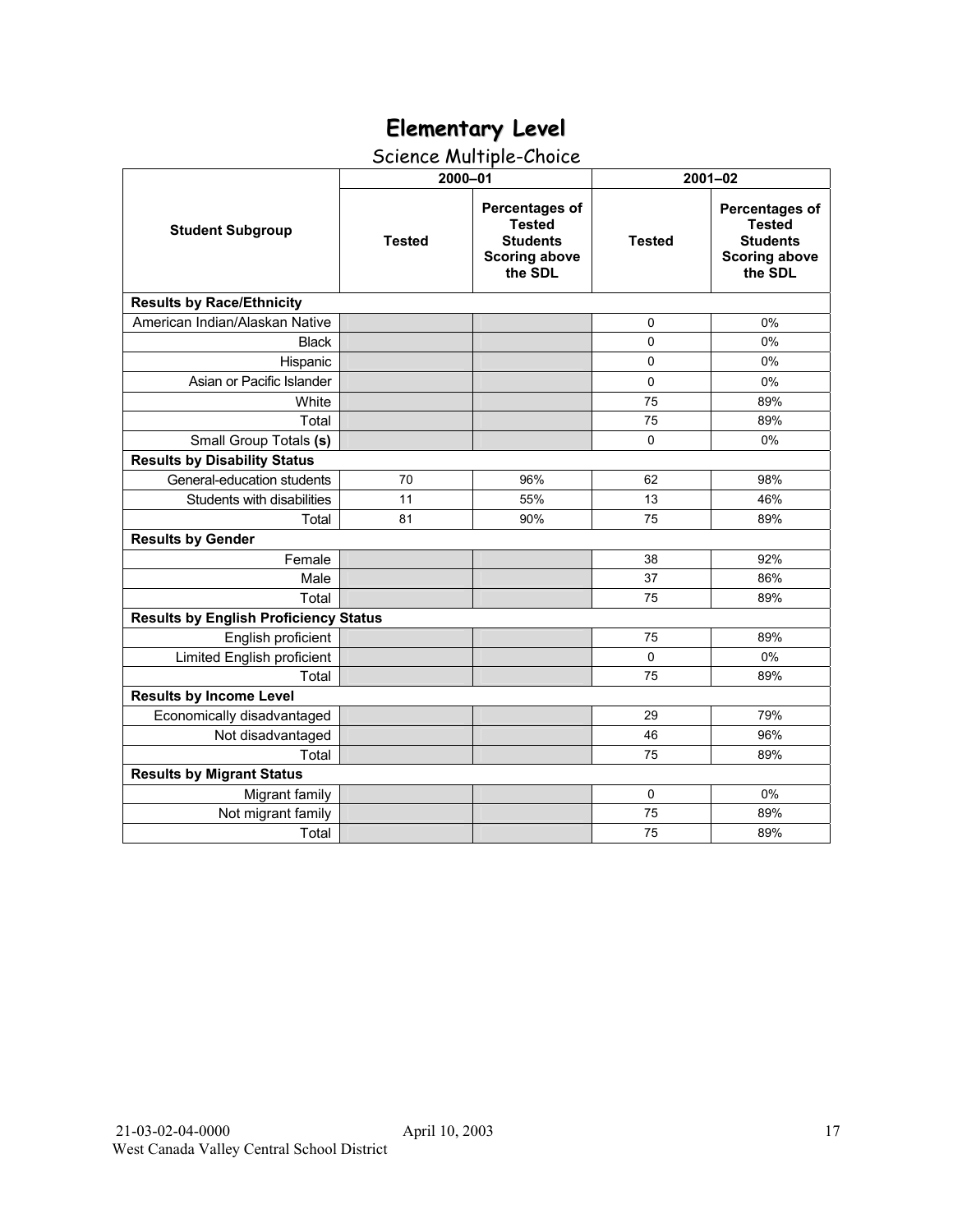English Language Arts

|                                              |                |         | 2000-01                                                           |    | $2001 - 02$   |                                                                   |         |     |  |
|----------------------------------------------|----------------|---------|-------------------------------------------------------------------|----|---------------|-------------------------------------------------------------------|---------|-----|--|
| <b>Student Subgroup</b>                      | <b>Tested</b>  |         | <b>Percentages of Tested</b><br><b>Students Scoring at Levels</b> |    | <b>Tested</b> | <b>Percentages of Tested</b><br><b>Students Scoring at Levels</b> |         |     |  |
|                                              |                | $2 - 4$ | $3 - 4$                                                           | 4  |               | $2 - 4$                                                           | $3 - 4$ | 4   |  |
| <b>Results by Race/Ethnicity</b>             |                |         |                                                                   |    |               |                                                                   |         |     |  |
| American Indian/Alaskan Native               | $\mathbf 0$    | 0%      | 0%                                                                | 0% | $\Omega$      | 0%                                                                | 0%      | 0%  |  |
| <b>Black</b>                                 | $\Omega$       | 0%      | 0%                                                                | 0% | 1             | s                                                                 | s       | s   |  |
| Hispanic                                     | 0              | 0%      | 0%                                                                | 0% | 0             | 0%                                                                | 0%      | 0%  |  |
| Asian or Pacific Islander                    | 0              | 0%      | 0%                                                                | 0% | 0             | 0%                                                                | 0%      | 0%  |  |
| White                                        | 78             | 100%    | 55%                                                               | 4% | 75            | s                                                                 | s       | s   |  |
| Total                                        | 78             | 100%    | 55%                                                               | 4% | 76            | 99%                                                               | 49%     | 5%  |  |
| Small Group Totals (s)                       | $\Omega$       | 0%      | 0%                                                                | 0% | 76            | 99%                                                               | 49%     | 5%  |  |
| <b>Results by Disability Status</b>          |                |         |                                                                   |    |               |                                                                   |         |     |  |
| General-education students                   | 71             | 100%    | 61%                                                               | 4% | 65            | 100%                                                              | 57%     | 6%  |  |
| Students with disabilities                   | $\overline{7}$ | 100%    | 0%                                                                | 0% | 11            | 91%                                                               | 0%      | 0%  |  |
| Total                                        | 78             | 100%    | 55%                                                               | 4% | 76            | 99%                                                               | 49%     | 5%  |  |
| <b>Results by Gender</b>                     |                |         |                                                                   |    |               |                                                                   |         |     |  |
| Female                                       | 43             | 100%    | 60%                                                               | 7% | 34            | 97%                                                               | 56%     | 9%  |  |
| Male                                         | 35             | 100%    | 49%                                                               | 0% | 42            | 100%                                                              | 43%     | 2%  |  |
| Total                                        | 78             | 100%    | 55%                                                               | 4% | 76            | 99%                                                               | 49%     | 5%  |  |
| <b>Results by English Proficiency Status</b> |                |         |                                                                   |    |               |                                                                   |         |     |  |
| English proficient                           | 78             | 100%    | 55%                                                               | 4% | 76            | 99%                                                               | 49%     | 5%  |  |
| Limited English proficient                   | 0              | 0%      | 0%                                                                | 0% | 0             | 0%                                                                | 0%      | 0%  |  |
| Total                                        | 78             | 100%    | 55%                                                               | 4% | 76            | 99%                                                               | 49%     | 5%  |  |
| <b>Results by Income Level</b>               |                |         |                                                                   |    |               |                                                                   |         |     |  |
| Economically disadvantaged                   | 23             | 100%    | 57%                                                               | 4% | 8             | 100%                                                              | 38%     | 13% |  |
| Not disadvantaged                            | 55             | 100%    | 55%                                                               | 4% | 68            | 99%                                                               | 50%     | 4%  |  |
| Total                                        | 78             | 100%    | 55%                                                               | 4% | 76            | 99%                                                               | 49%     | 5%  |  |
| <b>Results by Migrant Status</b>             |                |         |                                                                   |    |               |                                                                   |         |     |  |
| Migrant family                               | 0              | 0%      | 0%                                                                | 0% | $\Omega$      | $0\%$                                                             | 0%      | 0%  |  |
| Not migrant family                           | 78             | 100%    | 55%                                                               | 4% | 76            | 99%                                                               | 49%     | 5%  |  |
| Total                                        | 78             | 100%    | 55%                                                               | 4% | 76            | 99%                                                               | 49%     | 5%  |  |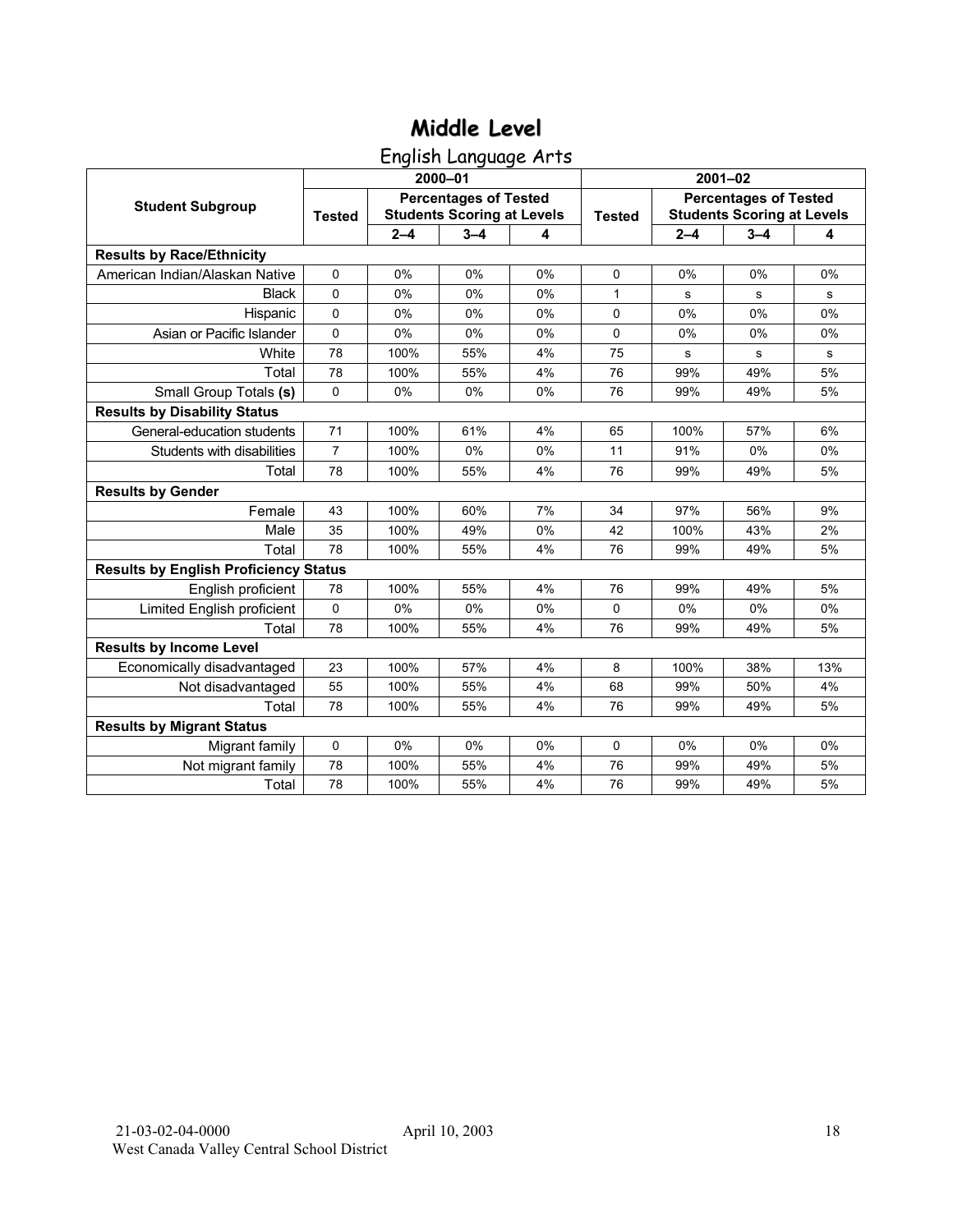### Mathematics

|                                              |                |         | 2000-01                                                           |    | $2001 - 02$   |                                                                   |             |           |  |
|----------------------------------------------|----------------|---------|-------------------------------------------------------------------|----|---------------|-------------------------------------------------------------------|-------------|-----------|--|
| <b>Student Subgroup</b>                      | <b>Tested</b>  |         | <b>Percentages of Tested</b><br><b>Students Scoring at Levels</b> |    | <b>Tested</b> | <b>Percentages of Tested</b><br><b>Students Scoring at Levels</b> |             |           |  |
|                                              |                | $2 - 4$ | $3 - 4$                                                           | 4  |               | $2 - 4$                                                           | $3 - 4$     | 4         |  |
| <b>Results by Race/Ethnicity</b>             |                |         |                                                                   |    |               |                                                                   |             |           |  |
| American Indian/Alaskan Native               | $\Omega$       | 0%      | 0%                                                                | 0% | $\Omega$      | 0%                                                                | 0%          | 0%        |  |
| <b>Black</b>                                 | $\Omega$       | 0%      | 0%                                                                | 0% | $\mathbf{1}$  | s                                                                 | s           | s         |  |
| Hispanic                                     | $\Omega$       | 0%      | 0%                                                                | 0% | $\Omega$      | 0%                                                                | 0%          | 0%        |  |
| Asian or Pacific Islander                    | 0              | 0%      | 0%                                                                |    | 0             | 0%                                                                | 0%          | 0%        |  |
| White                                        | 78             | 91%     | 53%                                                               | 3% | 76            | $\mathbf S$                                                       | $\mathbf S$ | ${\bf s}$ |  |
| Total                                        | 78             | 91%     | 53%                                                               | 3% | 77            | 92%                                                               | 58%         | 12%       |  |
| Small Group Totals (s)                       | $\mathbf 0$    | 0%      | 0%                                                                | 0% | 77            | 92%                                                               | 58%         | 12%       |  |
| <b>Results by Disability Status</b>          |                |         |                                                                   |    |               |                                                                   |             |           |  |
| General-education students                   | 71             | 93%     | 56%                                                               | 3% | 65            | 97%                                                               | 66%         | 14%       |  |
| Students with disabilities                   | $\overline{7}$ | 71%     | 14%                                                               | 0% | 12            | 67%                                                               | 17%         | 0%        |  |
| Total                                        | 78             | 91%     | 53%                                                               | 3% | 77            | 92%                                                               | 58%         | 12%       |  |
| <b>Results by Gender</b>                     |                |         |                                                                   |    |               |                                                                   |             |           |  |
| Female                                       | 43             | 86%     | 49%                                                               | 0% | 34            | 94%                                                               | 56%         | 9%        |  |
| Male                                         | 35             | 97%     | 57%                                                               | 6% | 43            | 91%                                                               | 60%         | 14%       |  |
| Total                                        | 78             | 91%     | 53%                                                               | 3% | 77            | 92%                                                               | 58%         | 12%       |  |
| <b>Results by English Proficiency Status</b> |                |         |                                                                   |    |               |                                                                   |             |           |  |
| English proficient                           | 78             | 91%     | 53%                                                               | 3% | 77            | 92%                                                               | 58%         | 12%       |  |
| Limited English proficient                   | 0              | 0%      | 0%                                                                | 0% | 0             | 0%                                                                | 0%          | 0%        |  |
| Total                                        | 78             | 91%     | 53%                                                               | 3% | 77            | 92%                                                               | 58%         | 12%       |  |
| <b>Results by Income Level</b>               |                |         |                                                                   |    |               |                                                                   |             |           |  |
| Economically disadvantaged                   | 23             | 91%     | 39%                                                               | 4% | 8             | 88%                                                               | 63%         | 0%        |  |
| Not disadvantaged                            | 55             | 91%     | 58%                                                               | 2% | 69            | 93%                                                               | 58%         | 13%       |  |
| Total                                        | 78             | 91%     | 53%                                                               | 3% | 77            | 92%                                                               | 58%         | 12%       |  |
| <b>Results by Migrant Status</b>             |                |         |                                                                   |    |               |                                                                   |             |           |  |
| Migrant family                               | 0              | 0%      | 0%                                                                | 0% | 0             | 0%                                                                | 0%          | 0%        |  |
| Not migrant family                           | 78             | 91%     | 53%                                                               | 3% | 77            | 92%                                                               | 58%         | 12%       |  |
| Total                                        | 78             | 91%     | 53%                                                               | 3% | 77            | 92%                                                               | 58%         | 12%       |  |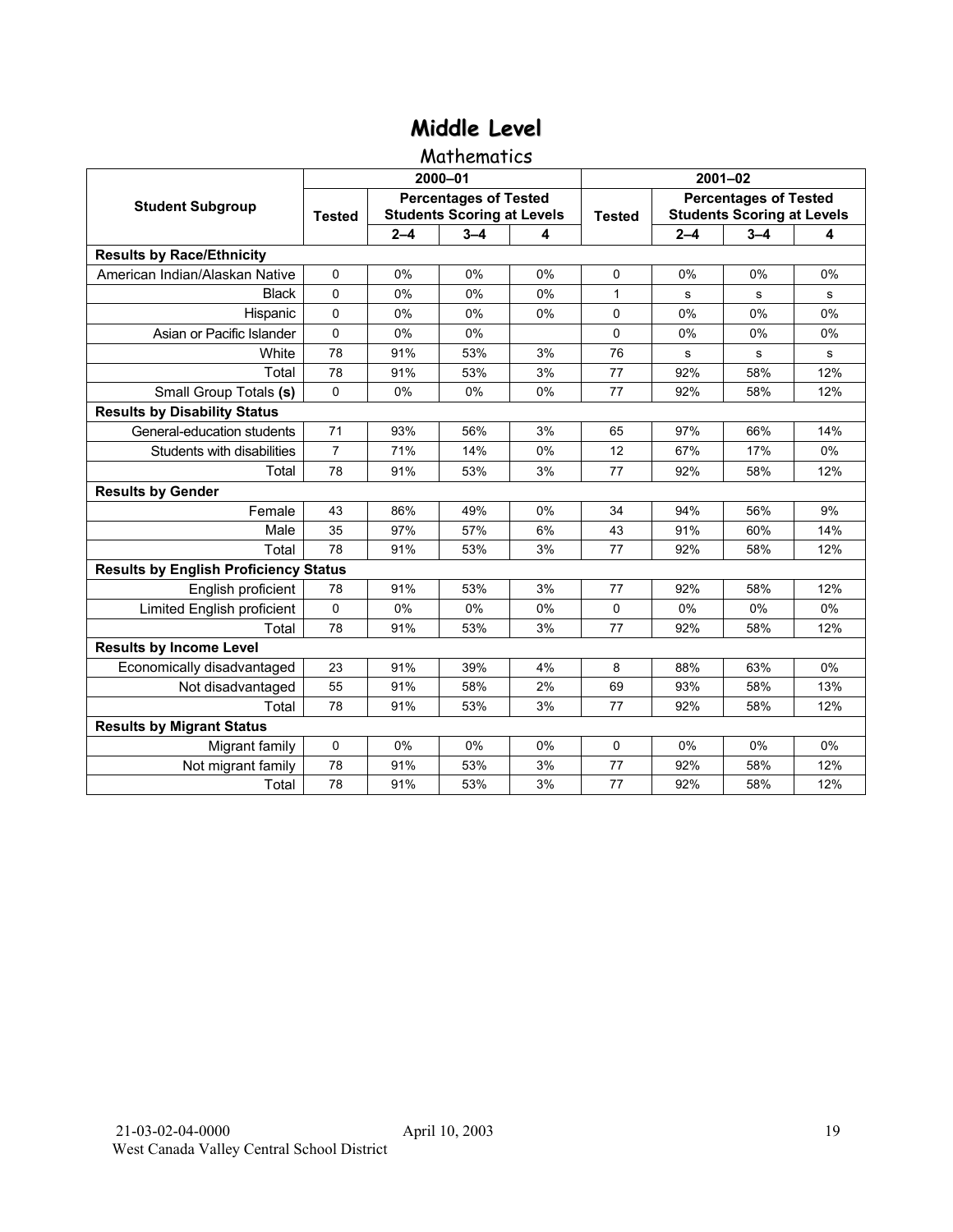#### Science

|                                              |               |         | $2001 - 02$                                                       |     |
|----------------------------------------------|---------------|---------|-------------------------------------------------------------------|-----|
| <b>Student Subgroup</b>                      | <b>Tested</b> |         | <b>Percentages of Tested</b><br><b>Students Scoring at Levels</b> |     |
|                                              |               | $2 - 4$ | $3 - 4$                                                           | 4   |
| <b>Results by Race/Ethnicity</b>             |               |         |                                                                   |     |
| American Indian/Alaskan Native               | $\mathbf 0$   | 0%      | 0%                                                                | 0%  |
| <b>Black</b>                                 | 1             | s       | s                                                                 | s   |
| Hispanic                                     | $\Omega$      | 0%      | 0%                                                                | 0%  |
| Asian or Pacific Islander                    | $\mathbf{0}$  | 0%      | 0%                                                                | 0%  |
| White                                        | 76            | s       | s                                                                 | s   |
| Total                                        | 77            | 100%    | 99%                                                               | 43% |
| Small Group Totals (s)                       | 77            | 100%    | 99%                                                               | 43% |
| <b>Results by Disability Status</b>          |               |         |                                                                   |     |
| General-education students                   | 65            | 100%    | 98%                                                               | 51% |
| Students with disabilities                   | 12            | 100%    | 100%                                                              | 0%  |
| Total                                        | 77            | 100%    | 99%                                                               | 43% |
| <b>Results by Gender</b>                     |               |         |                                                                   |     |
| Female                                       | 34            | 100%    | 97%                                                               | 41% |
| Male                                         | 43            | 100%    | 100%                                                              | 44% |
| Total                                        | 77            | 100%    | 99%                                                               | 43% |
| <b>Results by English Proficiency Status</b> |               |         |                                                                   |     |
| English proficient                           | 77            | 100%    | 99%                                                               | 43% |
| Limited English proficient                   | $\Omega$      | 0%      | 0%                                                                | 0%  |
| Total                                        | 77            | 100%    | 99%                                                               | 43% |
| <b>Results by Income Level</b>               |               |         |                                                                   |     |
| Economically disadvantaged                   | 8             | 100%    | 100%                                                              | 50% |
| Not disadvantaged                            | 69            | 100%    | 99%                                                               | 42% |
| Total                                        | 77            | 100%    | 99%                                                               | 43% |
| <b>Results by Migrant Status</b>             |               |         |                                                                   |     |
| Migrant family                               | $\mathbf 0$   | 0%      | 0%                                                                | 0%  |
| Not migrant family                           | 77            | 100%    | 99%                                                               | 43% |
| Total                                        | 77            | 100%    | 99%                                                               | 43% |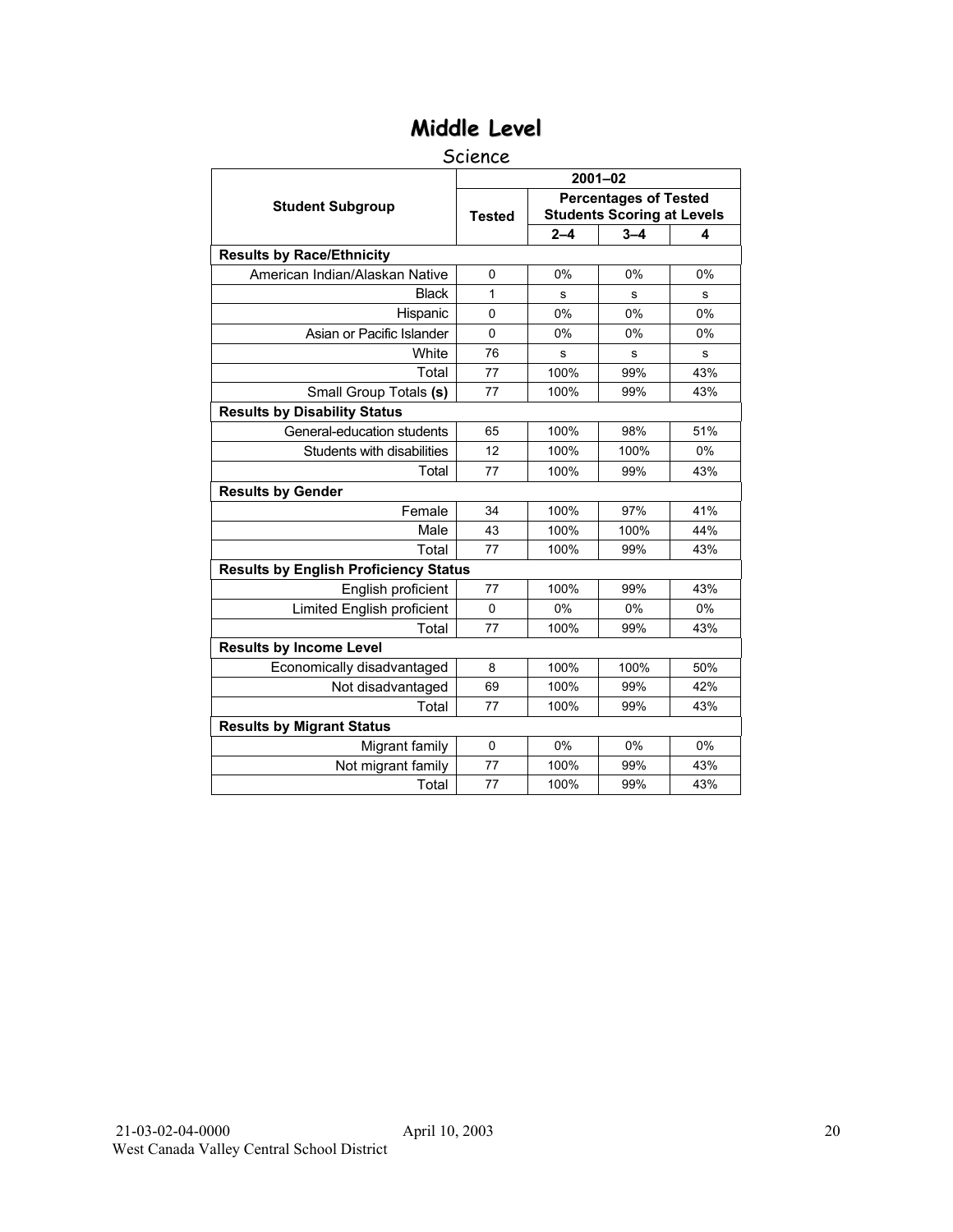## **1997 and 1998 High School Cohorts**

General-education students who first entered ninth grade in 1997 or 1998 must score 55 or higher on Regents English and mathematics examinations to graduate. During the phase-in of the Regents examination graduation requirements, all students (with district board of education approval) may qualify for a local diploma by earning a score of 55–64 on the required Regents examinations; a score of 65 or higher is required for a Regents diploma. Students with disabilities and certain students with a Section 504 Accomodation Plan may qualify for a local diploma by passing Regents competency tests. The Department did not collect data for the 1997 cohort aggregated by race/ethnicity, gender, income level, or migrant status. It did not collect mathematics data aggregated by English proficiency status.

| aller Four years of Filgh School             |                 |                |             |                          |                |                 |          |                          |             |                |  |
|----------------------------------------------|-----------------|----------------|-------------|--------------------------|----------------|-----------------|----------|--------------------------|-------------|----------------|--|
|                                              |                 |                | 1997 Cohort |                          |                |                 |          | 1998 Cohort              |             |                |  |
|                                              |                 |                |             | <b>Count of Students</b> | <b>Percent</b> |                 |          | <b>Count of Students</b> |             | <b>Percent</b> |  |
|                                              |                 |                | by Score    |                          | <b>Meeting</b> | <b>Students</b> | by Score |                          |             | <b>Meeting</b> |  |
| <b>Student Subgroup</b>                      | <b>Students</b> | <b>Regents</b> |             | Pass-                    | Gradu-         | in              |          | <b>Regents</b>           | Pass-       | Gradua-        |  |
|                                              | in Cohort       | $55 -$         | $65 -$      | ed                       | ation          | Cohort          | $55 -$   | $65-$                    | ed          | tion           |  |
|                                              |                 | 64             | 100         | <b>RCTs</b>              | Require-       |                 | 64       | 100                      | <b>RCTs</b> | Require-       |  |
|                                              |                 |                |             |                          | ment           |                 |          |                          |             | ment           |  |
| <b>Results by Race/Ethnicity</b>             |                 |                |             |                          |                |                 |          |                          |             |                |  |
| American Indian/Alaskan Native               |                 |                |             |                          |                | 0               | 0        | 0                        | 0           | 0%             |  |
| <b>Black</b>                                 |                 |                |             |                          |                | 0               | 0        | 0                        | 0           | 0%             |  |
| Hispanic                                     |                 |                |             |                          |                | 0               | 0        | 0                        | 0           | 0%             |  |
| Asian or Pacific Islander                    |                 |                |             |                          |                | 0               | 0        | 0                        | 0           | 0%             |  |
| White                                        |                 |                |             |                          |                | 78              | 3        | 70                       | 0           | 94%            |  |
| Total                                        |                 |                |             |                          |                | 78              | 3        | 70                       | 0           | 94%            |  |
| Small Group Totals (s)                       |                 |                |             |                          |                | 0               | 0        | 0                        | 0           | 0%             |  |
| <b>Results by Disability Status</b>          |                 |                |             |                          |                |                 |          |                          |             |                |  |
| General-education students                   | 67              | S              | S           | $\mathbf s$              | s              | 75              | s        | s                        | s           | s              |  |
| Students with disabilities                   | 4               | s              | s           | ${\bf s}$                | s              | 3               | s        | s                        | ${\bf s}$   | ${\bf s}$      |  |
| Total                                        | 71              | 12             | 58          | $\Omega$                 | 99%            | 78              | 3        | 70                       | $\Omega$    | 94%            |  |
| <b>Results by Gender</b>                     |                 |                |             |                          |                |                 |          |                          |             |                |  |
| Female                                       |                 |                |             |                          |                | 37              | 0        | 35                       | 0           | 95%            |  |
| Male                                         |                 |                |             |                          |                | 41              | 3        | 35                       | 0           | 93%            |  |
| Total                                        |                 |                |             |                          |                | 78              | 3        | 70                       | $\Omega$    | 94%            |  |
| <b>Results by English Proficiency Status</b> |                 |                |             |                          |                |                 |          |                          |             |                |  |
| English proficient                           | 71              | 12             | 58          | $\mathbf 0$              | 99%            | 78              | 3        | 70                       | 0           | 94%            |  |
| Limited English proficient                   | 0               | $\mathbf 0$    | $\mathbf 0$ | $\mathbf 0$              | 0%             | 0               | 0        | 0                        | 0           | 0%             |  |
| Total                                        | 71              | 12             | 58          | $\Omega$                 | 99%            | 78              | 3        | 70                       | $\mathbf 0$ | 94%            |  |
| <b>Results by Income Level</b>               |                 |                |             |                          |                |                 |          |                          |             |                |  |
| Economically disadvantaged                   |                 |                |             |                          |                | 15              | 0        | 13                       | 0           | 87%            |  |
| Not disadvantaged                            |                 |                |             |                          |                | 63              | 3        | 57                       | 0           | 95%            |  |
| Total                                        |                 |                |             |                          |                | 78              | 3        | 70                       | 0           | 94%            |  |
| <b>Results by Migrant Status</b>             |                 |                |             |                          |                |                 |          |                          |             |                |  |
| Migrant family                               |                 |                |             |                          |                | 0               | 0        | 0                        | 0           | 0%             |  |
| Not migrant family                           |                 |                |             |                          |                | 78              | 3        | 70                       | 0           | 94%            |  |
| Total                                        |                 |                |             |                          |                | 78              | 3        | 70                       | $\Omega$    | 94%            |  |

#### **Performance on the English Assessment Requirement for Graduation after Four Years of High School**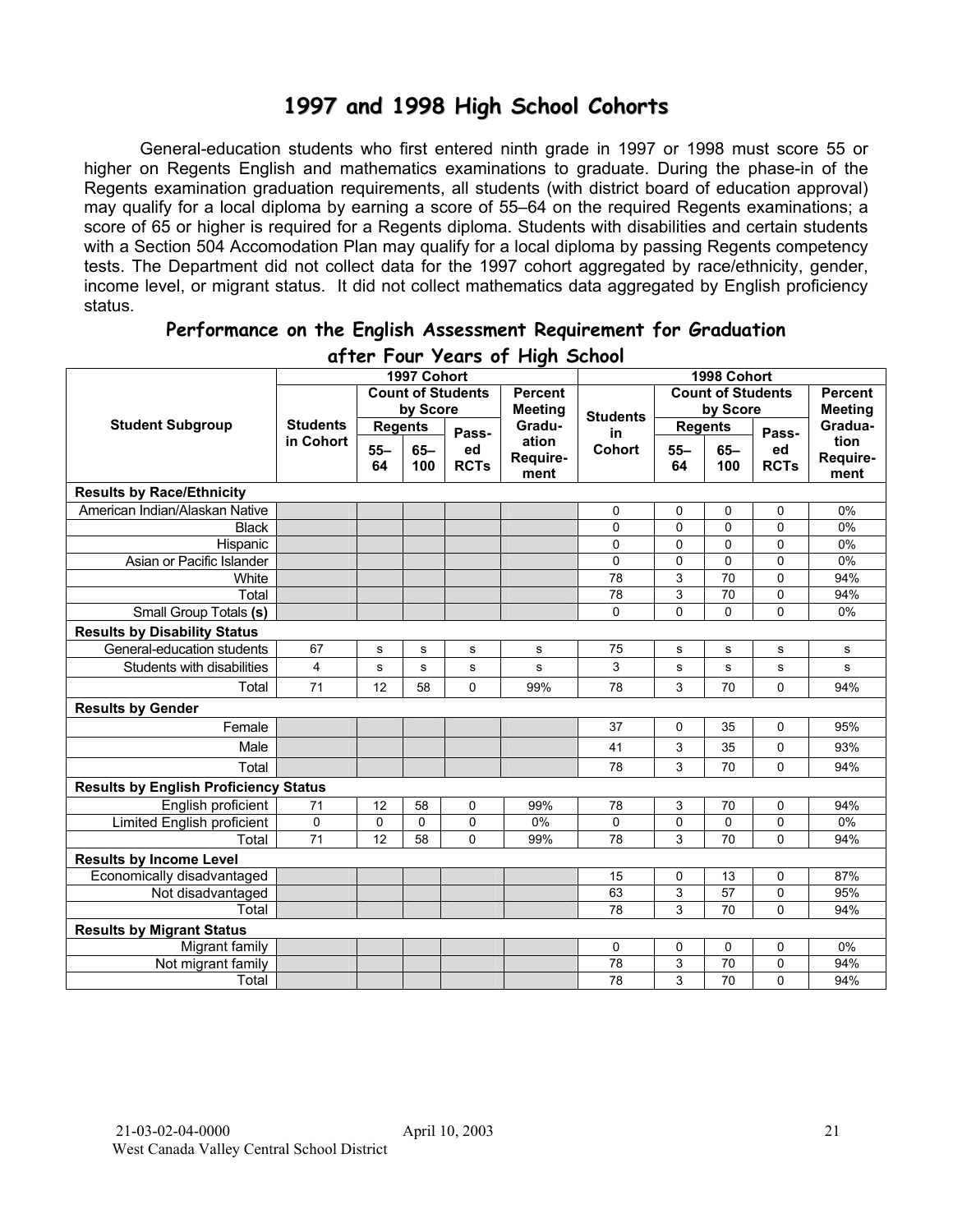# **Performance on the Mathematics Assessment Requirement**

|                                              | יש ו<br>$\sigma$<br>1997 Cohort |                                            |           |             |                          |                                            | 15013011119110011001<br>1998 Cohort |           |                |           |  |
|----------------------------------------------|---------------------------------|--------------------------------------------|-----------|-------------|--------------------------|--------------------------------------------|-------------------------------------|-----------|----------------|-----------|--|
|                                              |                                 | <b>Count of Students</b><br><b>Percent</b> |           |             |                          | <b>Count of Students</b><br><b>Percent</b> |                                     |           |                |           |  |
| <b>Student Subgroup</b>                      | <b>Students</b><br>in Cohort    | by Score                                   |           |             | <b>Meeting</b><br>Gradu- | <b>Students</b>                            | by Score                            |           | <b>Meeting</b> |           |  |
|                                              |                                 | <b>Regents</b>                             |           |             |                          |                                            | <b>Regents</b>                      |           | Gradua-        |           |  |
|                                              |                                 |                                            |           | Pass-       | ation                    | in                                         |                                     |           | Pass-          | tion      |  |
|                                              |                                 | $55 -$                                     | $65-$     | ed          | Require-                 | Cohort                                     | $55 -$                              | $65-$     | ed             | Require-  |  |
|                                              |                                 | 64                                         | 100       | <b>RCTs</b> | ment                     |                                            | 64                                  | 100       | <b>RCTs</b>    | ment      |  |
| <b>Results by Race/Ethnicity</b>             |                                 |                                            |           |             |                          |                                            |                                     |           |                |           |  |
| American Indian/Alaskan Native               |                                 |                                            |           |             |                          | 0                                          | $\Omega$                            | 0         | 0              | 0%        |  |
| <b>Black</b>                                 |                                 |                                            |           |             |                          | $\mathbf 0$                                | $\Omega$                            | 0         | $\overline{0}$ | 0%        |  |
| Hispanic                                     |                                 |                                            |           |             |                          | 0                                          | $\Omega$                            | 0         | $\overline{0}$ | 0%        |  |
| Asian or Pacific Islander                    |                                 |                                            |           |             |                          | 0                                          | $\Omega$                            | 0         | 0              | 0%        |  |
| White                                        |                                 |                                            |           |             |                          | 78                                         | 5                                   | 69        | $\mathbf 0$    | 95%       |  |
| Total                                        |                                 |                                            |           |             |                          | 78                                         | 5                                   | 69        | 0              | 95%       |  |
| <b>Small Group Totals (s)</b>                |                                 |                                            |           |             |                          | $\Omega$                                   | 0                                   | 0         | $\overline{0}$ | 0%        |  |
| <b>Results by Disability Status</b>          |                                 |                                            |           |             |                          |                                            |                                     |           |                |           |  |
| General-education students                   | 67                              | s                                          | ${\bf s}$ | s           | s                        | 75                                         | s                                   | s         | $\mathbf s$    | s         |  |
| Students with disabilities                   | 4                               | s                                          | ${\bf s}$ | s           | s                        | 3                                          | s                                   | ${\bf s}$ | s              | ${\bf s}$ |  |
| Total                                        | 71                              | $\overline{2}$                             | 69        | 0           | 100%                     | 78                                         | 5                                   | 69        | 0              | 95%       |  |
| <b>Results by Gender</b>                     |                                 |                                            |           |             |                          |                                            |                                     |           |                |           |  |
| Female                                       |                                 |                                            |           |             |                          | 37                                         | 4                                   | 32        | 0              | 97%       |  |
| Male                                         |                                 |                                            |           |             |                          | 41                                         | $\mathbf{1}$                        | 37        | 0              | 93%       |  |
| Total                                        |                                 |                                            |           |             |                          | 78                                         | 5                                   | 69        | 0              | 95%       |  |
| <b>Results by English Proficiency Status</b> |                                 |                                            |           |             |                          |                                            |                                     |           |                |           |  |
| English proficient                           |                                 |                                            |           |             |                          | 78                                         | 5                                   | 69        | 0              | 95%       |  |
| <b>Limited English proficient</b>            |                                 |                                            |           |             |                          | $\Omega$                                   | 0                                   | 0         | 0              | 0%        |  |
| Total                                        |                                 |                                            |           |             |                          | 78                                         | 5                                   | 69        | $\mathbf 0$    | 95%       |  |
| <b>Results by Income Level</b>               |                                 |                                            |           |             |                          |                                            |                                     |           |                |           |  |
| Economically disadvantaged                   |                                 |                                            |           |             |                          | 15                                         | $\mathbf 0$                         | 13        | 0              | 87%       |  |
| Not disadvantaged                            |                                 |                                            |           |             |                          | 63                                         | 5                                   | 56        | 0              | 97%       |  |
| Total                                        |                                 |                                            |           |             |                          | 78                                         | 5                                   | 69        | $\Omega$       | 95%       |  |
| <b>Results by Migrant Status</b>             |                                 |                                            |           |             |                          |                                            |                                     |           |                |           |  |
| Migrant family                               |                                 |                                            |           |             |                          | 0                                          | 0                                   | 0         | 0              | 0%        |  |
| Not migrant family                           |                                 |                                            |           |             |                          | 78                                         | 5                                   | 69        | 0              | 95%       |  |
| Total                                        |                                 |                                            |           |             |                          | 78                                         | 5                                   | 69        | 0              | 95%       |  |

## **for Graduation after Four Years of High School**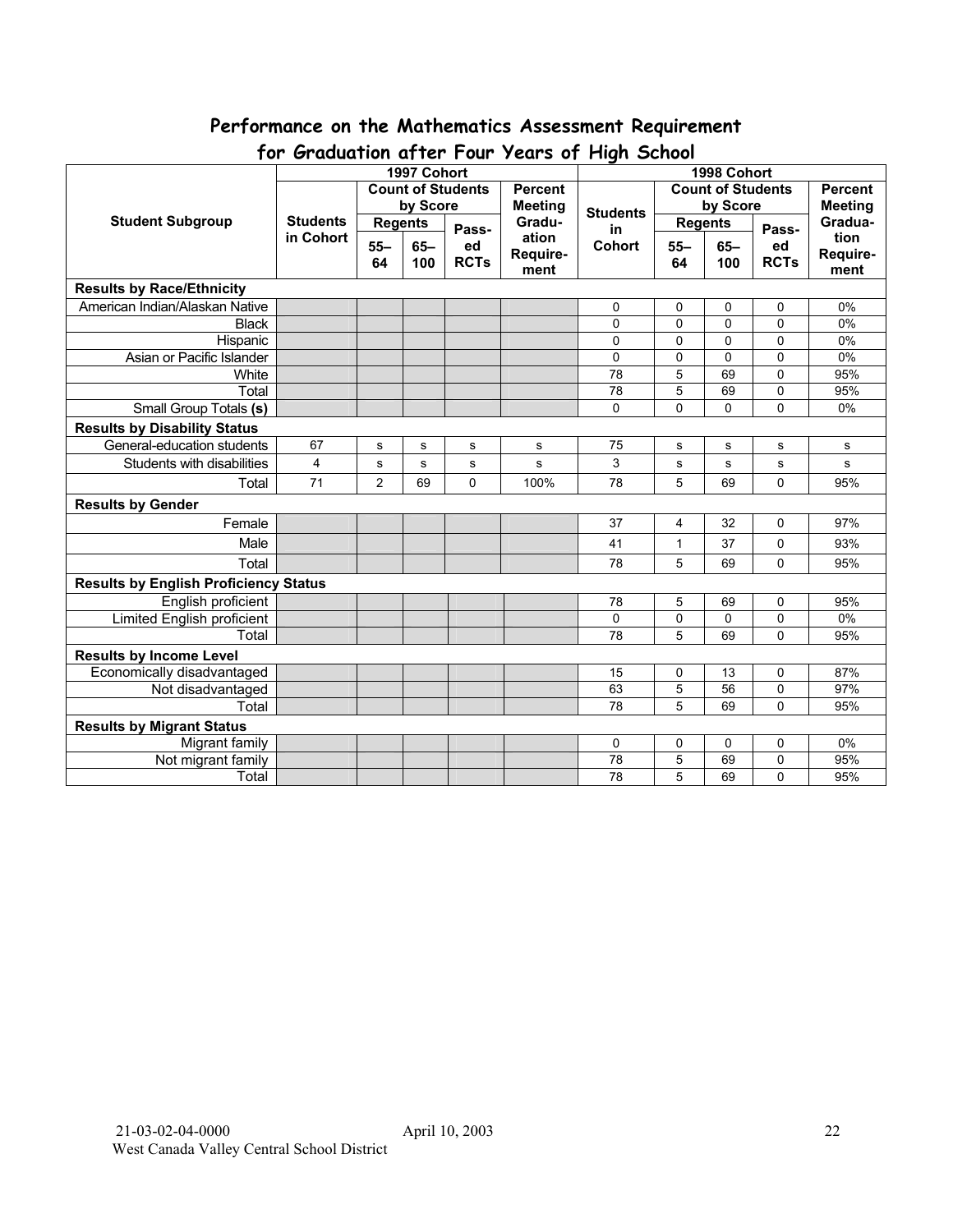## **Graduation Rates for the 1998 Cohort**

Students were counted as graduates if they earned a local diploma with or without a Regents endorsement no later than June 2002. Additional students may have earned diplomas in August 2002. For the purpose of calculating graduation rate, students who transferred to GED programs were included in the count of students in the cohort. These students were not counted as cohort members for other purposes. Therefore, the count in the table below may be higher than the count of cohort members shown on previous pages.

| <b>Student Subgroup</b>                      | <b>Graduation Rate Cohort</b> | <b>Graduation Rate</b> |  |  |  |  |  |
|----------------------------------------------|-------------------------------|------------------------|--|--|--|--|--|
| <b>Results by Race/Ethnicity</b>             |                               |                        |  |  |  |  |  |
| American Indian/Alaskan Native               | 0                             | 0%                     |  |  |  |  |  |
| <b>Black</b>                                 | 0                             | 0%                     |  |  |  |  |  |
| Hispanic                                     | 0                             | 0%                     |  |  |  |  |  |
| Asian or Pacific Islander                    | $\mathbf 0$                   | 0%                     |  |  |  |  |  |
| White                                        | 78                            | 95%                    |  |  |  |  |  |
| Total                                        | 78                            | 95%                    |  |  |  |  |  |
| Small Group Totals (s)                       | $\mathbf 0$                   | 0%                     |  |  |  |  |  |
| <b>Results by Disability Status</b>          |                               |                        |  |  |  |  |  |
| General-education students                   | 75                            | s                      |  |  |  |  |  |
| Students with disabilities                   | 3                             | s                      |  |  |  |  |  |
| Total                                        | 78                            | 95%                    |  |  |  |  |  |
| <b>Results by Gender</b>                     |                               |                        |  |  |  |  |  |
| Female                                       | 37                            | 97%                    |  |  |  |  |  |
| Male                                         | 41                            | 93%                    |  |  |  |  |  |
| Total                                        | 78                            | 95%                    |  |  |  |  |  |
| <b>Results by English Proficiency Status</b> |                               |                        |  |  |  |  |  |
| English proficient                           | 78                            | 95%                    |  |  |  |  |  |
| Limited English proficient                   | $\Omega$                      | 0%                     |  |  |  |  |  |
| Total                                        | 78                            | 95%                    |  |  |  |  |  |
| <b>Results by Income Level</b>               |                               |                        |  |  |  |  |  |
| Economically disadvantaged                   | 15                            | 87%                    |  |  |  |  |  |
| Not disadvantaged                            | 63                            | 97%                    |  |  |  |  |  |
| Total                                        | 78                            | 95%                    |  |  |  |  |  |
| <b>Results by Migrant Status</b>             |                               |                        |  |  |  |  |  |
| Migrant family                               | $\mathbf 0$                   | 0%                     |  |  |  |  |  |
| Not migrant family                           | 78                            | 95%                    |  |  |  |  |  |
| Total                                        | 78                            | 95%                    |  |  |  |  |  |